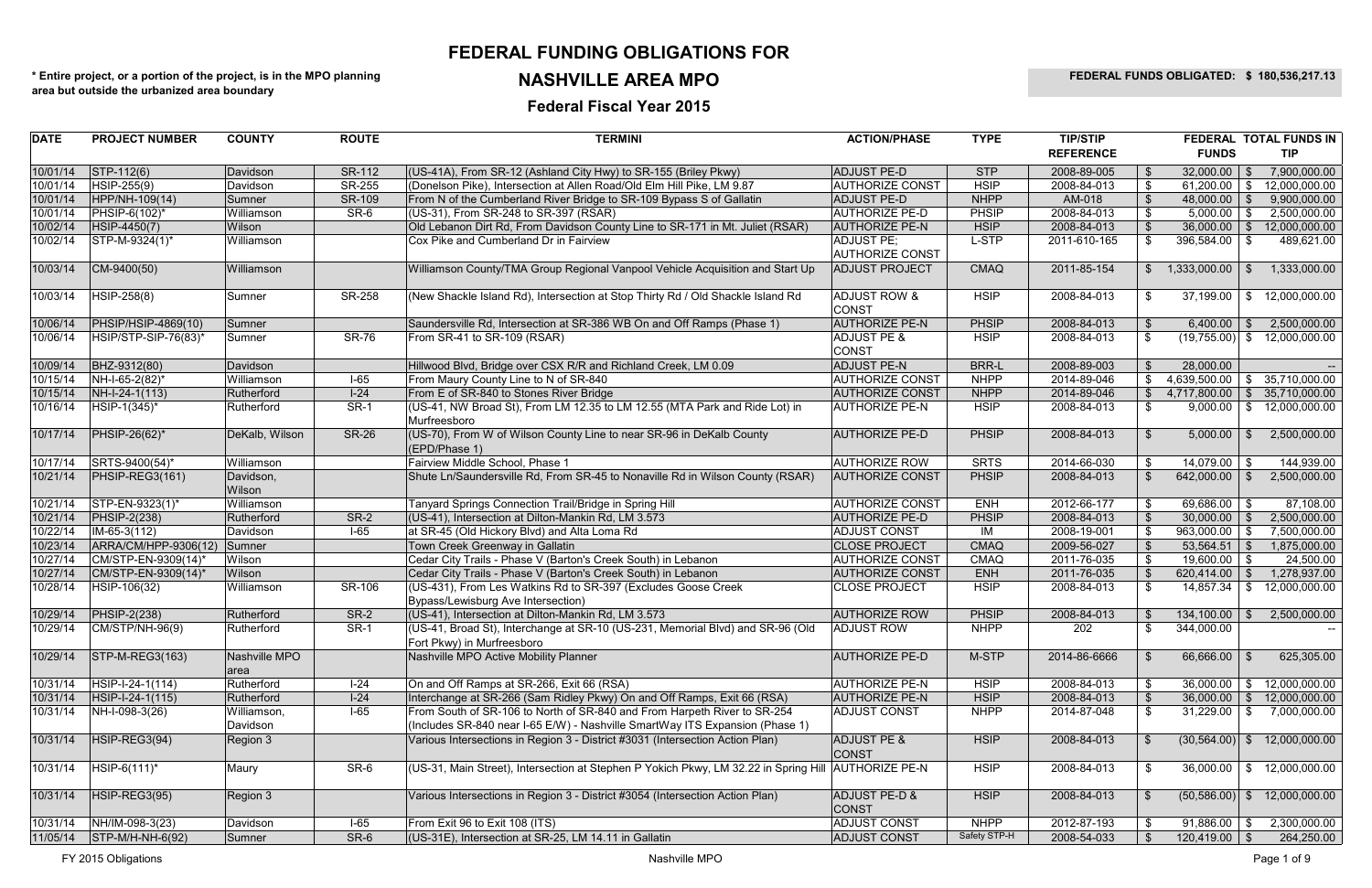| <b>DATE</b> | <b>PROJECT NUMBER</b>                        | <b>COUNTY</b>                                 | <b>ROUTE</b>  | <b>TERMINI</b>                                                                           | <b>ACTION/PHASE</b>                     | <b>TYPE</b>     | <b>TIP/STIP</b>  |                           |                             | FEDERAL TOTAL FUNDS IN |
|-------------|----------------------------------------------|-----------------------------------------------|---------------|------------------------------------------------------------------------------------------|-----------------------------------------|-----------------|------------------|---------------------------|-----------------------------|------------------------|
|             |                                              |                                               |               |                                                                                          |                                         |                 | <b>REFERENCE</b> |                           | <b>FUNDS</b>                | <b>TIP</b>             |
| 11/06/14    | STP-M-9400(56)                               | Williamson                                    |               | Small Town Connections, Nolensville Elementary School to Town Center in<br>Nolensville   | <b>AUTHORIZE PE-D</b>                   | U-STP           | 2012-66-187      | -\$                       | $9,000.00$ \$               | 586,250.00             |
| 11/12/14    | PHSIP/NH-SIP-96(36)                          | Rutherford                                    | <b>SR-96</b>  | Intersection at Market Place, LM 9.94 in Murfreesboro                                    | <b>ADJUST CONST</b>                     | <b>PHSIP</b>    | 2008-84-013      |                           | $156,091.00$ \$             | 2,500,000.00           |
| 11/13/14    | NH-SIP-24(59)                                | Wilson                                        | <b>SR-24</b>  | (US-70, Lebanon Rd), Intersection at Park Glen Dr, LM 4.70 in Mt. Juliet                 | <b>AUTHORIZE PE-N</b>                   | <b>NHPP</b>     | 2014-89-046      | - \$                      | $20,000.00$ \$              | 35,710,000.00          |
| 11/14/14    | STP-M-9400(56)                               | Williamson                                    |               | Small Town Connections, Nolensville Elementary School to Town Center in                  | <b>AUTHORIZE</b>                        | U-STP           | 2012-66-187      | -\$                       | 120,000.00<br>- \$          | 586,250.00             |
|             |                                              |                                               |               | Nolensville                                                                              | <b>ROW/UTILITIES</b>                    |                 |                  |                           |                             |                        |
| 11/17/14    | HRRR/HSIP-266(18)*                           | Rutherford                                    | SR-266        | From Landfill Rd/Antler Dr to Barretts Ridge Dr (RSAR)                                   | <b>CLOSE PROJECT</b>                    | <b>HSIP</b>     | 2008-84-013      | \$                        | $(6,855.19)$ \$             | 12,000,000.00          |
| 11/17/14    | STP-H-266(22)*                               | Rutherford                                    | <b>SR-266</b> | From SR-10 to SR-96 (Excludes LM 14.50-LM 16.04)                                         | <b>CLOSE PROJECT</b>                    | <b>HSIP</b>     | 2008-84-013      | $\sqrt{3}$                | $(6,793.23)$ \$             | 12,000,000.00          |
| 11/17/14    | NH/HSIP-255(12)                              | Davidson                                      | SR-255        | From SR-1 to Royal Pkwy                                                                  | <b>CLOSE PROJECT</b>                    | <b>HSIP</b>     | 2008-84-013      | -\$                       | $(49.18)$ \$                | 12,000,000.00          |
| 11/17/14    | NH/HSIP-255(12)                              | Davidson                                      | <b>SR-255</b> | From SR-1 to Royal Pkwy                                                                  | <b>CLOSE PROJECT</b>                    | <b>NHPP</b>     | 2008-89-014      | $\sqrt[6]{3}$             | $(213.29)$ \$               | 14,550,000.00          |
| 11/17/14    | HSIP-49(40)*                                 | Robertson                                     | <b>SR-49</b>  | From SR-76 to SR-25 (RSAR)                                                               | <b>AUTHORIZE PE-D</b>                   | <b>HSIP</b>     | 2008-84-013      | $\boldsymbol{\mathsf{S}}$ | $4,500.00$ \$               | 12,000,000.00          |
| 11/18/14    | $ HSIP-49(41)*$                              | Robertson                                     | <b>SR-49</b>  | From SR-25 to SR-52 (Church St) (RSAR)                                                   | <b>AUTHORIZE PE-N</b>                   | <b>HSIP</b>     | 2008-84-013      |                           | $36,000.00$ \$              | 12,000,000.00          |
| 11/19/14    | HRRR/HSIP-266(19)*                           | Rutherford                                    | SR-266        | From W of SR-840 to E of SR-10 (RSAR)                                                    | <b>CLOSE PROJECT</b>                    | <b>HSIP</b>     | 2008-84-013      |                           | $(15, 139.44)$ \$           | 12,000,000.00          |
| 11/20/14    | PHSIP/HSIP-257(11)*                          | Robertson                                     | <b>SR-257</b> | From SR-49 to SR-65 (RSAR)                                                               | <b>AUTHORIZE PE-D</b>                   | <b>PHSIP</b>    | 2008-84-013      |                           | $5,000.00$ \$               | 2,500,000.00           |
| 11/20/14    | STP-NHE-9900(5)                              | Davidson                                      |               | <b>Freeway Service Patrols</b>                                                           | <b>ADJUST PROJECT</b>                   | <b>STP</b>      | 2008-89-091      |                           | 76,940.27 \$                | 5,104,388.00           |
| 11/20/14    | STP-NHE-9900(5)                              | Davidson                                      |               | <b>Freeway Service Patrols</b>                                                           | <b>ADJUST PROJECT</b>                   | <b>NHS</b>      | 2008-89-091      |                           | $(156, 165.98)$ \$          | 5,986,200.00           |
| 11/21/14    | STP-109(15)*                                 | Wilson                                        | SR-109        | From near Division St to S of SR-24 (US-70)                                              | <b>ADJUST ROW &amp;</b><br><b>CONST</b> | <b>STP</b>      | 2008-89-005      |                           | $(127, 519.00)$ \$          | 7,900,000.00           |
| 11/24/14    | ITS-9747(401)                                | Davidson                                      |               | ITS, Traffic and Parking Guidance System (Phases 1 and 2)                                | <b>ADJUST PROJECT</b>                   | <b>ITS/IVHS</b> | $\overline{a}$   | -\$                       | (463, 680.00)               |                        |
| 11/24/14    | BRZE-9312(68)                                | Davidson                                      |               | Westlawn Dr, Bridge over Branch, LM 0.41 in Nashville                                    | ADJUST PE-D, ROW<br>& CONST             | <b>BRR-L</b>    | 2008-88-002      | -\$                       | 30,160.00<br>- SS           | 5,000,000.00           |
| 11/24/14    | STP-M-9309(20)*                              | Wilson                                        |               | South Hartmann Dr and Franklin Rd in Lebanon                                             | <b>AUTHORIZE CONST</b>                  | L-STP           | 2010-79-005      |                           | $293,752.00$ \$             | 399,120.00             |
| 11/26/14    | <b>HRRR/HSIP-258(10)</b>                     | Sumner                                        | <b>SR-258</b> | From New Hope Rd to Martin Rd                                                            | <b>CLOSE PROJECT</b>                    | <b>HSIP</b>     | 2008-84-013      | -\$                       | $(5,816.15)$ \$             | 12,000,000.00          |
| 11/26/14    | HSIP-I-40-4(87)                              | Davidson                                      | $I-40$        | From E of I-65 Ramp to near Herman St in Nashville (RSAR)                                | <b>AUTHORIZE PE-N</b>                   | <b>HSIP</b>     | 2008-84-013      | ්                         | $36,000.00$ \$              | 12,000,000.00          |
| 12/03/14    | STP/HSIP-96(37)*                             | Davidson                                      | <b>SR-96</b>  | From SR-100 to Williamson County Line                                                    | <b>CLOSE PROJECT</b>                    | <b>HSIP</b>     | 2008-84-013      |                           | $(25,584.30)$ \$            | 12,000,000.00          |
| 12/03/14    | STP/HSIP-96(37)*                             | Davidson                                      | <b>SR-96</b>  | From SR-100 to Williamson County Line                                                    | <b>CLOSE PROJECT</b>                    | <b>STP</b>      | 2014-89-047      | - \$                      | $4,731.20$ \$               | 7,000,000.00           |
| 12/03/14    | STP-H-I-24-9(72)*                            | Davidson                                      | $I-24$        | From W of Clay Lick Rd to E of Lickton Pike                                              | <b>CLOSE PROJECT</b>                    | <b>STP</b>      | 2014-89-047      | -\$                       | $(9,827.36)$ \$             | 7,000,000.00           |
| 12/04/14    | $ HSIP-246(3)*$                              | Williamson                                    | <b>SR-246</b> | From Maury County Line to Southhall Rd                                                   | <b>CLOSE PROJECT</b>                    | <b>HSIP</b>     | 2008-84-013      |                           | $27,200.83$ \$              | 12,000,000.00          |
| 12/04/14    | HRRR/HSIP-1067(2)*                           | Wilson                                        |               | Big Springs Rd, From SR-24 (US-70) to SR-141                                             | <b>CLOSE PROJECT</b>                    | <b>HSIP</b>     | 2008-84-013      |                           | $(13,388.30)$ \$            | 12,000,000.00          |
| 12/05/14    | STP-M-106(36)                                | Williamson                                    | SR-106        | (US-431, Hillsboro Rd), Intersection at SR-46 (Old Hillsboro Rd)                         | <b>AUTHORIZE PE-N</b>                   | U-STP           | 2008-64-037      |                           | $36,000.00$ \$              | 45,000.00              |
| 12/09/14    | NH-I-24-1(108)*                              | Rutherford,<br><b>Bedford</b>                 | $I-24$        | From E of Epps Mill Rd in Rutherford County thru Bedford County to Coffee County<br>Line | <b>CLOSE PROJECT</b>                    | <b>NHPP</b>     | 2008-89-014      |                           | 32,645.84<br>\$             | 14,550,000.00          |
| 12/09/14    | $ IM-098-3(15) $                             | Davidson,<br>Sumner,<br>Williamson,<br>Wilson |               | Nashville ITS System - Maintenance Phase 1 (2007-2010)                                   | <b>CLOSE PROJECT</b>                    | IM              | 2008-89-009      | - \$                      | $(1,951.60)$ \$             | 6,900,000.00           |
| 12/10/14    | STP-M-247(9)*                                | Maury,<br>Williamson                          | <b>SR-247</b> | (US-31, Duplex Road), From SR-6 (Main St) in Spring Hill to near I-65                    | <b>ADJUST ROW</b>                       | L-STP           | 2004-051         | -\$                       | $313,072.00$ \$             | 3,806,109.00           |
| 12/11/14    | BR-STP-3245(1)                               | Davidson                                      |               | Gateway Blvd, Bridge over Cumberland River from 1st Ave S to 1st St in Nashville         | <b>CLOSE PROJECT</b>                    | <b>BRR-L</b>    | 2008-89-003      | -\$                       | (144, 576.75)               | $--$                   |
| 12/15/14    | STP-H-258(5)                                 | Sumner                                        | SR-258        | (Tyree Springs Rd) at S. Palmers Chapel Rd, LM 11.86 in White House                      | <b>ADJUST CONST</b>                     | STP (Safety)    | 2011-54-156      |                           | $323,871.00$ \$             | 360,457.00             |
| 12/18/14    | STP/M-99(19)                                 | Rutherford                                    | <b>SR-99</b>  | (New Salem Hwy), From Cason Ln to SR-96 (Old Fort Pkwy) in Murfreesboro                  | <b>ADJUST PE-D</b>                      | S-STP           | 2004-056         |                           | 248,000.00                  |                        |
| 12/29/14    | STP-M-9324(2)                                | Williamson                                    |               | Fairview Multimodal Connector - Phase 1                                                  | <b>ADJUST PE-N</b>                      | L-STP           | 2012-66-182      |                           | $81,424.00$ \$              | 101,780.00             |
| 12/29/14    | HSIP-109(35)*                                | Wilson                                        | <b>SR-109</b> | Intersection at Academy Rd, LM 11.72 (RSAR)                                              | <b>AUTHORIZE PE-N</b>                   | <b>HSIP</b>     | 2008-84-013      |                           | $36,000.00$ \$              | 12,000,000.00          |
| 12/29/14    | STP/HSIP-106(37)*                            | Maury                                         | SR-106        | (US-431), From Marshall County Line to Williamson County Line                            | <b>AUTHORIZE CONST</b>                  | <b>HSIP</b>     | 2008-84-013      |                           | 65,000.00 $\frac{1}{9}$     | 12,000,000.00          |
| 12/29/14    | STP/HSIP-106(37)*                            | Maury                                         | SR-106        | (US-431), From Marshall County Line to Williamson County Line                            | <b>AUTHORIZE CONST</b>                  | <b>STP</b>      | 2014-89-047      |                           | 868,800.00 \$               | 7,000,000.00           |
| 12/29/14    | STP-99(49)*                                  | Maury                                         | <b>SR-99</b>  | From SR-106 Ramp to W of Kennie Nelson Rd                                                | <b>AUTHORIZE CONST</b>                  | <b>STP</b>      | 2014-89-047      |                           | $99,200.00$ \$              | 7,000,000.00           |
| 12/29/14    | $ HSIP-49(40)*$                              | Robertson                                     | <b>SR-49</b>  | From SR-76 to SR-25 (RSAR)                                                               | <b>AUTHORIZE CONST</b>                  | <b>HSIP</b>     | 2008-84-013      |                           | $27,000.00$ \$              | 12,000,000.00          |
| 12/30/14    | $\left \right.$ STP/HSIP-11(78) <sup>*</sup> | Robertson                                     | <b>SR-11</b>  | (US-41), From S of Old 41 to S of Bill Baggett Rd                                        | <b>AUTHORIZE CONST</b>                  | <b>HSIP</b>     | 2008-84-013      |                           | 69,000.00 \$                | 12,000,000.00          |
| 12/30/14    | STP/HSIP-11(78)*                             | Robertson                                     | <b>SR-11</b>  | (US-41), From S of Old 41 to S of Bill Baggett Rd                                        | <b>AUTHORIZE CONST</b>                  | <b>STP</b>      | 2014-89-047      |                           | $711,200.00$ \$             | 7,000,000.00           |
| 12/30/14    | NH/HSIP-11(77)*                              | Robertson                                     | <b>SR-11</b>  | (US-41), From N of Sulphur Fork Creek Bridge to SR-65                                    | <b>AUTHORIZE CONST</b>                  | <b>HSIP</b>     | 2008-84-013      |                           | $29,000.00$ \$              | 12,000,000.00          |
| 12/30/14    | NH/HSIP-11(77)*                              | Robertson                                     | <b>SR-11</b>  | (US-41), From N of Sulphur Fork Creek Bridge to SR-65                                    | <b>AUTHORIZE CONST</b>                  | <b>NHPP</b>     | 2014-89-046      |                           | $279,200.00$ \$             | 35,710,000.00          |
| 01/05/15    | NH/HSIP-6(109)*                              | Sumner                                        | SR-6          | (US-31E), From N of SR-52 to Kentucky State Line                                         | <b>AUTHORIZE CONST</b>                  | <b>HSIP</b>     | 2008-84-013      |                           | $27,000.00$ \$              | 12,000,000.00          |
| 01/05/15    | $\vert$ NH/HSIP-6(109)*                      | Sumner                                        | SR-6          | (US-31E), From N of SR-52 to Kentucky State Line                                         | <b>AUTHORIZE CONST</b>                  | <b>NHPP</b>     | 2014-89-046      |                           | 693,600.00 \$ 35,710,000.00 |                        |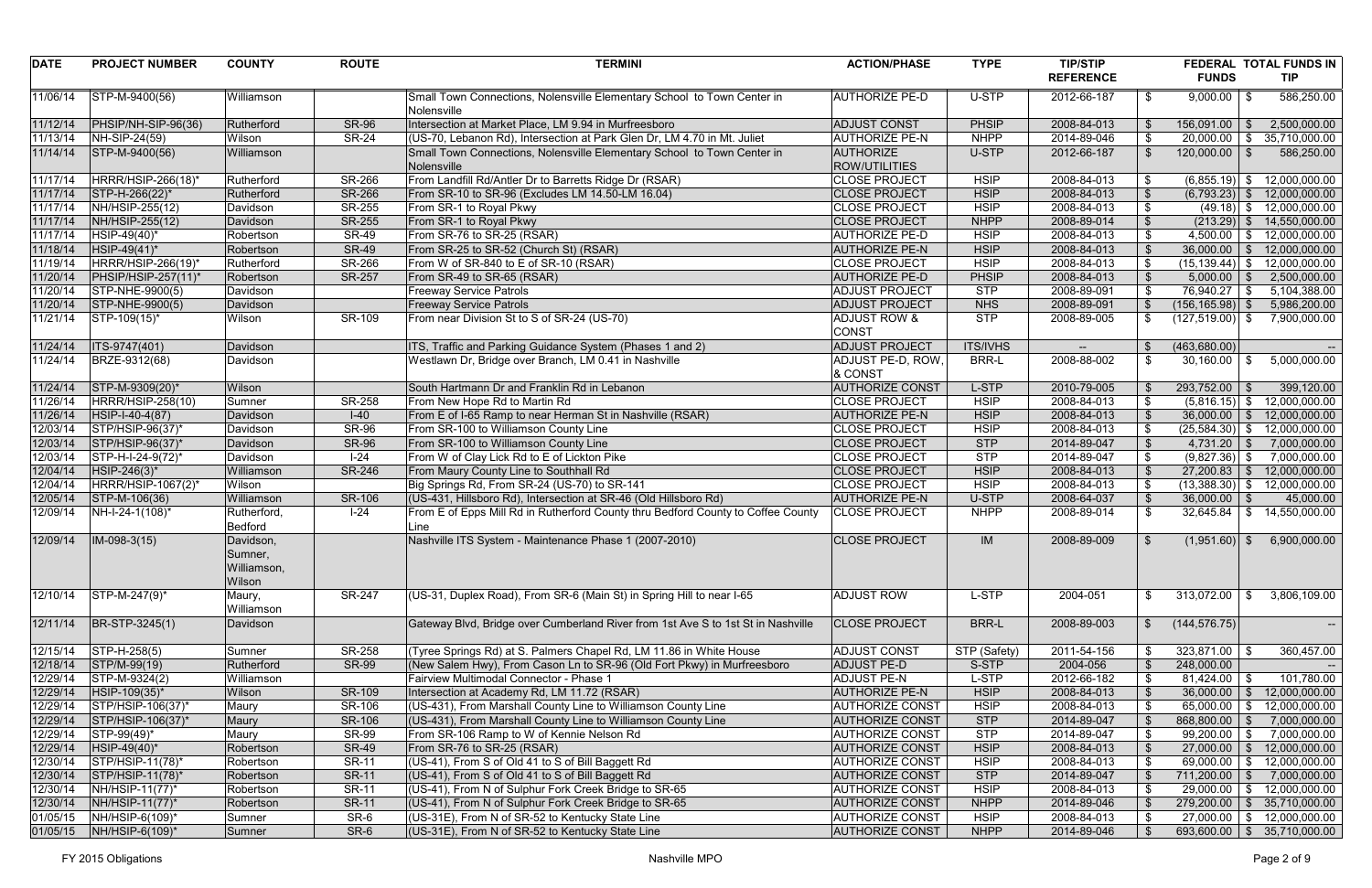| <b>DATE</b> | <b>PROJECT NUMBER</b>            | <b>COUNTY</b>        | <b>ROUTE</b>  | <b>TERMINI</b>                                                                                                            | <b>ACTION/PHASE</b>                   | <b>TYPE</b>     | <b>TIP/STIP</b>  |      |                                 |     | <b>FEDERAL TOTAL FUNDS IN</b> |
|-------------|----------------------------------|----------------------|---------------|---------------------------------------------------------------------------------------------------------------------------|---------------------------------------|-----------------|------------------|------|---------------------------------|-----|-------------------------------|
|             |                                  |                      |               |                                                                                                                           |                                       |                 | <b>REFERENCE</b> |      | <b>FUNDS</b>                    |     | <b>TIP</b>                    |
| 01/05/15    | NH/HSIP-840(2)                   | Rutherford           | SR-840        | From near I-24 to West Fork Stones River Bridges                                                                          | <b>AUTHORIZE CONST</b>                | <b>HSIP</b>     | 2008-84-013      |      | $73,000.00$ \$                  |     | 12,000,000.00                 |
| 01/05/15    | $NH/HSIP-840(2)$                 | Rutherford           | SR-840        | From near I-24 to West Fork Stones River Bridges                                                                          | <b>AUTHORIZE CONST</b>                | <b>NHPP</b>     | 2014-89-046      |      | $1,704,800.00$ \ \$             |     | 35,710,000.00                 |
| 01/06/15    | PHSIP-REG3(161)                  | Davidson,<br>Wilson  |               | Shute Ln/Saundersville Rd, From SR-45 to Nonaville Rd in Wilson County (RSAR)                                             | <b>ADJUST CONST</b>                   | <b>PHSIP</b>    | 2008-84-013      |      | $(20,091.00)$ \$                |     | 2,670,000.00                  |
| 01/06/15    | TN-90-X364-00                    | Rutherford           | <b>NA</b>     | Urban Capital Funding for Rover (PE for New Transit Facility)                                                             | Deobligate Funds                      | <b>FTA 5307</b> | 2014-45-020      | -\$  | $(10,999.00)$ \$                |     | 37,500.00                     |
| 01/06/15    | TN-90-X364-00                    | Rutherford           | <b>NA</b>     | Urban Capital Funding for Rover (Preventive Maintenance)                                                                  | Authorize                             | <b>FTA 5307</b> | 2014-45-019      | -\$  | $50,000.00$ \\$                 |     | 487,500.00                    |
| 01/08/15    | CM-STP-9312(39)                  | Davidson             |               | County Wide Signal Intersection Maintenance (Project 061)                                                                 | <b>CLOSE PROJECT</b>                  | <b>CMAQ</b>     | 061              | -\$  | (326, 901.02)                   |     |                               |
| 01/08/15    | STP-EN-9312(84)                  | Davidson             | $I-40$        | From 28th Ave to Jefferson St (Gateway to Heritage Roadscapes - Phase 1)                                                  | <b>CLOSE PROJECT</b>                  | <b>ENH</b>      | 2011-16-104      | -\$  | $39,143.48$ \$                  |     | 792,000.00                    |
| 01/08/15    | STP/HPP/NH-I-65-3(113)*          | Robertson,           | $I-65$        | (Proposed Interchange), From Existing SR-109 to I-65 (Includes SR-41 Widening)                                            | <b>AUTHORIZE CONST</b>                | <b>NHPP</b>     | 2006-416         |      | \$38,125,000.00                 | - S | 47,700,000.00                 |
|             |                                  | Sumner               |               |                                                                                                                           |                                       |                 |                  |      |                                 |     |                               |
| 01/08/15    | STP/HPP/NH-I-65-3(113)*          | Robertson,<br>Sumner | $I-65$        | (Proposed Interchange), From Existing SR-109 to I-65 (Includes SR-41 Widening)                                            | <b>AUTHORIZE CONST</b>                | <b>STP</b>      | 2006-416         |      | $3,799,800.00$ \$               |     | 4,800,000.00                  |
| 01/08/15    | $NH/HSIP-1(344)$                 | Davidson             | <b>SR-1</b>   | (US-41), From Transit Ave to Metropolitan Nashville Airport Authority Area                                                | <b>AUTHORIZE CONST</b>                | <b>HSIP</b>     | 2008-84-013      |      | $390,600.00$ \$                 |     | 12,000,000.00                 |
| 01/08/15    | NH/HSIP-1(344)                   | Davidson             | SR-1          | (US-41), From Transit Ave to Metropolitan Nashville Airport Authority Area                                                | <b>AUTHORIZE CONST</b>                | <b>NHPP</b>     | 2014-89-046      |      | $1,592,800.00$ \$ 35,710,000.00 |     |                               |
| 01/12/15    | STP-M-9312(61)                   | Davidson             |               | Multi-Modal Traffic Signal Enhancement                                                                                    | <b>CLOSE PROJECT</b>                  | U-STP           | 2004-006         |      | $(391, 186.76)$ \$              |     | 771,750.00                    |
| 01/12/15    | HSIP-9400(59)*                   | Williamson           |               | Various Local Roads in Williamson County (RSAR)                                                                           | <b>AUTHORIZE PE-N</b>                 | <b>HSIP</b>     | 2008-84-013      |      | $36,000.00$ \$                  |     | 12,000,000.00                 |
| 01/12/15    | HSIP-1900(32)*                   | Davidson             |               | Various Local Roads in Davidson County (RSAR)                                                                             | <b>AUTHORIZE PE-N</b>                 | <b>HSIP</b>     | 2008-84-013      |      | $36,000.00$ \$                  |     | 12,000,000.00                 |
| 01/12/15    | HSIP-7500(28)*                   | Rutherford           |               | Various Local Roads in Rutherford County (RSAR)                                                                           | <b>AUTHORIZE PE-N</b>                 | <b>HSIP</b>     | 2008-84-013      |      | $36,000.00$ \$                  |     | 12,000,000.00                 |
| 01/12/15    | HSIP-8300(78)*                   | Sumner               |               | Various Local Roads in Sumner County (RSAR)                                                                               | <b>AUTHORIZE PE-N</b>                 | <b>HSIP</b>     | 2008-84-013      |      | $36,000.00$ \$                  |     | 12,000,000.00                 |
| 01/16/15    | PHSIP/HSIP-257(11)*              | Robertson            | <b>SR-257</b> | From SR-49 to SR-65 (RSAR)                                                                                                | <b>ADJUST PE-D</b>                    | <b>PHSIP</b>    | 2008-84-013      | -\$  | $(4,000.00)$ \$                 |     | 2,670,000.00                  |
| 01/16/15    | PHSIP/HSIP-257(11)*              | Robertson            | <b>SR-257</b> | From SR-49 to SR-65 (RSAR)                                                                                                | <b>AUTHORIZE CONST</b>                | <b>HSIP</b>     | 2008-84-013      |      | $68,600.00$ \$                  |     | 12,000,000.00                 |
| 01/20/15    | HSIP-6(111)*                     | Maury                | SR-6          | (US-31, Main Street), Intersection at Stephen P Yokich Pkwy, LM 32.22 in Spring Hill                                      | <b>WITHDRAW PROJ</b>                  | <b>HSIP</b>     | 2008-84-013      |      | $(36,000.00)$ \$                |     | 12,000,000.00                 |
| 01/20/15    | $ BR-NH-6(50) $                  | Davidson             | SR-6          | $\mid$ (US-31E, Gallatin Rd), Bridge over CSX R/R, LM 19.43 (SBL) and LM 19.47 (NBL) in $\mid$ ADJUST PE-D &<br>Nashville | ROW                                   | <b>BRR-S</b>    | 2008-88-011      |      | 552,200.00                      | \$  | 29,083,874.00                 |
| 01/22/15    | STP-M-1900(28)                   | Davidson             |               | Jefferson St, From 28th Ave to 21st Ave North                                                                             | <b>DE-OBLIGATE</b><br><b>FUNDS</b>    | U-STP           | 2004-005         | -\$  | $(127,890.00)$ \$               |     | 159,862.00                    |
| 01/22/15    | TAP/HPP/STP-M-<br> 9316(10)      | Robertson            |               | Springfield Greenway, 9th Ave to Central Ave (Phase 3)                                                                    | <b>AUTHORIZE PE-N</b>                 | L-STP           | 2014-36-042      |      | 200,408.00 \$                   |     | 250,510.00                    |
| 01/22/15    | HSIP-I-440-4(83)                 | Davidson             | $I-440$       | From I-40 to I-24 (RSAR)                                                                                                  | <b>AUTHORIZE PE-D</b>                 | <b>HSIP</b>     | 2008-84-013      | \$   | 4,500.00                        | \$  | 12,000,000.00                 |
| 01/22/15    | HSIP-REG3(127)*                  | Region 3             |               | Various State Routes in Region 3 (High-Friction Surface Safety Initiative - HSSI)<br>(RSAR)                               | <b>AUTHORIZE PE-D</b>                 | <b>HSIP</b>     | 2008-84-013      | \$   | 9,000.00                        | \$  | 12,000,000.00                 |
| 01/23/15    | PHSIP/STP-SIP-NH-<br>$109(30)^*$ | Sumner               | SR-109        | (North Broadway) at Donoho Branch Culvert, LM 18.95 in Portland                                                           | <b>ADJUST CONST</b>                   | <b>PHSIP</b>    | 2008-84-013      | -\$  | $(9,530.00)$ \$                 |     | 2,670,000.00                  |
| 01/28/15    | $NH-I-24-1(113)$                 | Rutherford           | $I-24$        | From E of SR-840 to Stones River Bridge                                                                                   | <b>ADJUST CONST</b>                   | <b>NHPP</b>     | 2014-89-046      |      | $28,154.00$ \ \$                |     | 35,710,000.00                 |
| 01/30/15    | $PHSIP-6(105)^*$                 | Maury                | SR-6          | (US-43) near Industrial Park Rd in Columbia                                                                               | ADJUST PE-N;<br><b>AUTHORIZE PE-D</b> | <b>PHSIP</b>    | 2008-84-013      | -\$  | $5,550.00$ \$                   |     | 2,670,000.00                  |
| 01/30/15    | HSIP/STP-H-NH-99(43)*            | Maury                | <b>SR-99</b>  | Intersection at Patterson Dr in Columbia                                                                                  | ADJUST PE-N;<br><b>AUTHORIZE PE-D</b> | <b>HSIP</b>     | 2008-84-013      | - \$ | 22,500.00                       | - S | 12,000,000.00                 |
| 01/30/15    | HSIP-109(35)*                    | Wilson               | SR-109        | Intersection at Academy Rd, LM 11.72 (RSAR)                                                                               | <b>WITHDRAW PROJ</b>                  | <b>HSIP</b>     | 2008-84-013      |      | $(36,000.00)$ \$                |     | 12,000,000.00                 |
| 01/30/15    | $ STP-M-3943(4) $                | Sumner               |               | Indian Lake Blvd, Interchange at SR-386 in Hendersonville                                                                 | <b>CLOSE PROJECT</b>                  | U-STP           | 2008-52-034      |      | $(185, 304.89)$ \$              |     | 5,775,000.00                  |
| 02/03/15    | PHSIP/HSIP-4869(10)              | Sumner               |               | Saundersville Rd, Intersection at SR-386 WB On and Off Ramps (Phase 1)                                                    | <b>AUTHORIZE PE-D</b>                 | <b>HSIP</b>     | 2008-84-013      | -\$  | $2,700.00$ \$                   |     | 12,000,000.00                 |
| 02/03/15    | HSIP-I-24-1(106)                 | Rutherford           | $I-24$        | Interchange at SR-10 (Exit 81A, Church St) Eastbound Off-Ramp (RSAR)                                                      | ADJUST PE;<br><b>AUTHORIZE CONST</b>  | <b>HSIP</b>     | 2008-84-013      |      | $959,400.00$ \$                 |     | 12,000,000.00                 |
| 02/09/15    | HSIP-257(8)                      | Robertson            | <b>SR-257</b> | From New Cut Rd to W of SR-11                                                                                             | <b>CLOSE PROJECT</b>                  | <b>HSIP</b>     | 2008-84-013      |      | $3,409.59$ \$                   |     | 12,000,000.00                 |
| 02/09/15    | $ STP-M-109(23) $                | Sumner               | SR-109        | Intersection at Kirby Dr in Portland                                                                                      | <b>CLOSE PROJECT</b>                  | L-STP           | 2004-020         |      | $(10, 782.56)$ \$               |     | 340,780.00                    |
| 02/11/15    | SRTS-9309(15)*                   | Wilson               |               | Walter J. Baird Middle School                                                                                             | <b>AUTHORIZE CONST</b>                | <b>SRTS</b>     | 2014-76-033      |      | $140,330.00$ \$                 |     | 215,330.00                    |
| 02/11/15    | $ STP-SIP-6(88)^*$               | Maury                | SR-6          | Intersection at North Pointe Rd, LM 25.63 in Columbia                                                                     | ADJUST PE-N;<br><b>AUTHORIZE PE-D</b> | <b>STP</b>      | 2014-89-047      |      | $60,000.00$ \$                  |     | 14,000,000.00                 |
| 02/11/15    | $NH/HSIP-6(96)$                  | Sumner               | SR-6          | (US-31E), From SR-258 to Saundersville Rd in Hendersonville                                                               | <b>ADJUST CONST</b>                   | <b>HSIP</b>     | 2008-84-013      |      | $1,350.00$ \ \$                 |     | 17,000,000.00                 |
| 02/11/15    | $N$ H/HSIP-6(96)                 | Sumner               | SR-6          | (US-31E), From SR-258 to Saundersville Rd in Hendersonville                                                               | <b>ADJUST CONST</b>                   | <b>NH</b>       | 2014-89-046      |      | $(132,000.00)$ \$               |     | 35,710,000.00                 |
| 02/13/15    | SRTS-9400(58)                    | Williamson           |               | Nolensville Elementary School                                                                                             | ADJUST PE-N;<br><b>AUTHORIZE PE-D</b> | <b>SRTS</b>     | 2014-66-053      | -S   | $10,569.00$ \$                  |     | 101,250.00                    |
| 02/19/15    | SRTS-9329(10)                    | Williamson           |               | Creekside Dr, From Mill Creek Ln to W of Cowan Dr in Nolensville                                                          | <b>AUTHORIZE PE-N</b>                 | <b>SRTS</b>     | 2015-66-063      | \$   | $7,000.00$ \$                   |     | 7,000.00                      |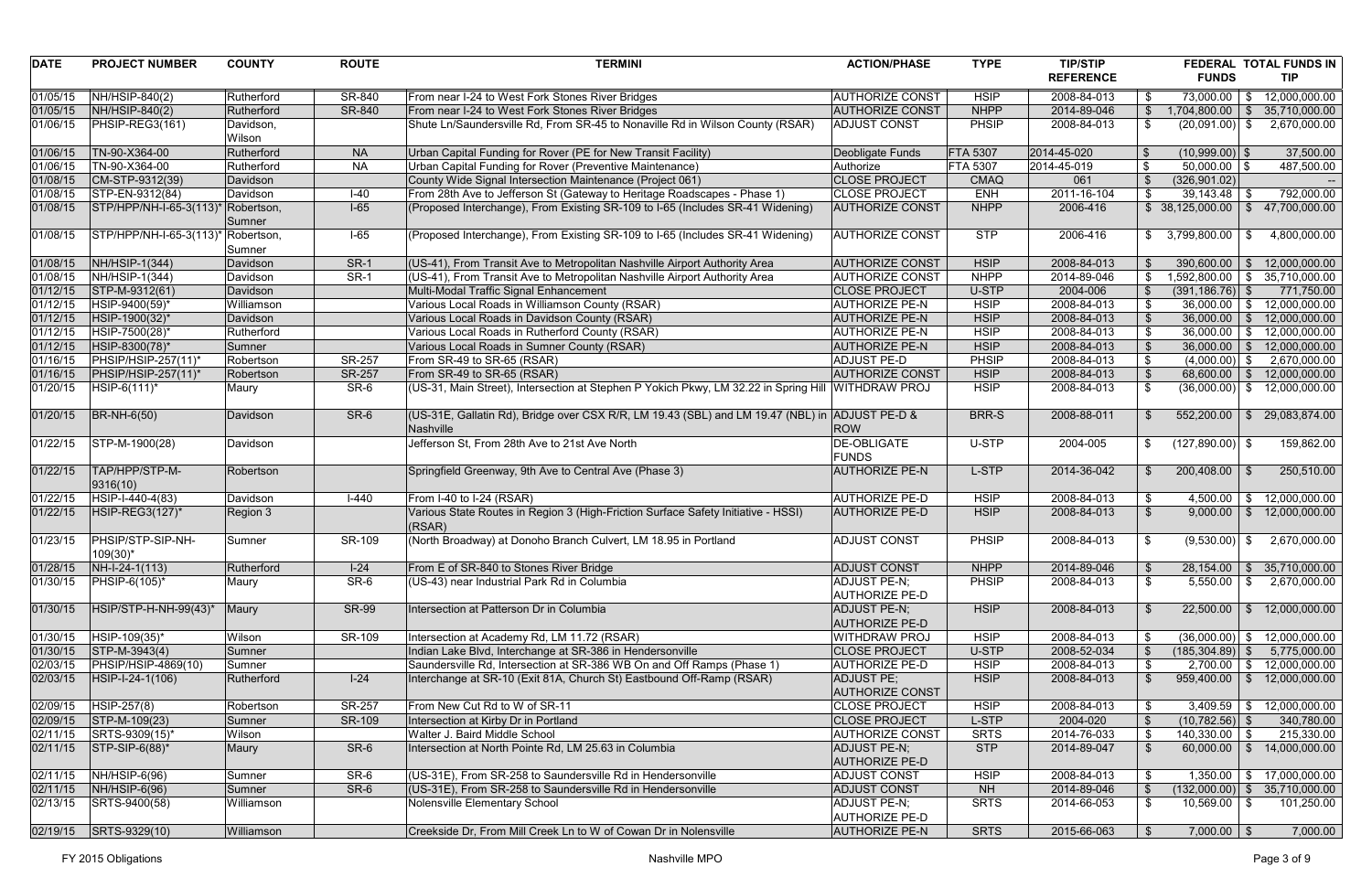| <b>REFERENCE</b><br><b>FUNDS</b><br><b>TIP</b><br>From SR-41 (US-31W) to SR-52<br><b>AUTHORIZE CONST</b><br>2008-84-013<br>$187,000.00$ \$<br>02/24/15<br>HSIP-259(3)*<br>Sumner<br>SR-259<br><b>HSIP</b><br><b>SR-24</b><br><b>HSIP</b><br>2008-84-013<br>$309,000.00$ \$<br>02/24/15<br>$\vert$ STP/HSIP-24(58)<br>(US-70), From W of Browns Creek to SR-155<br><b>AUTHORIZE CONST</b><br>Davidson<br>2014-89-047<br><b>SR-24</b><br>(US-70), From W of Browns Creek to SR-155<br><b>STP</b><br>02/24/15<br>$\vert$ STP/HSIP-24(58)<br>Davidson<br><b>AUTHORIZE CONST</b><br>STP/HSIP-166(17)*<br>SR-166<br><b>HSIP</b><br>2008-84-013<br>02/24/15<br>From SR-243 to S of SR-6<br><b>AUTHORIZE CONST</b><br>Maury<br><b>STP</b><br>2014-89-047<br>02/24/15<br>STP/HSIP-166(17)*<br>Maury<br>SR-166<br>From SR-243 to S of SR-6<br><b>AUTHORIZE CONST</b><br>2008-84-013<br>02/24/15<br><b>SR-243</b><br><b>AUTHORIZE CONST</b><br><b>HSIP</b><br>STP/HSIP-243(92)*<br>From SR-6 to W of Redwood Circle<br>Maury<br>SR-243<br><b>STP</b><br>2014-89-047<br>02/24/15<br>STP/HSIP-243(92)*<br>Maury<br>From SR-6 to W of Redwood Circle<br><b>AUTHORIZE CONST</b><br>SR-109<br><b>NHPP</b><br>2014-89-046<br>02/24/15<br>BR/HPP-NHE-109(19)<br>Bridge over Cumberland River, LM 14.91<br><b>PARTIALLY</b><br>Sumner, Wilson<br><b>CONVERT</b><br><b>ADVANCE CONST</b><br><b>HSIP</b><br>2008-84-013<br><b>PHSIP/HSIP-4869(10)</b><br>Saundersville Rd, Intersection at SR-386 WB On and Off Ramps (Phase 1)<br><b>AUTHORIZE CONST</b><br>02/24/15<br>Sumner<br><b>SR-268</b><br><b>HSIP</b><br>2008-84-013<br>02/24/15<br>$\vert$ STP/HSIP-268(6)<br>Rutherford<br>From SR-10 to SR-96<br><b>AUTHORIZE CONST</b><br><b>STP</b><br>2014-89-047<br>02/24/15<br>$\vert$ STP/HSIP-268(6)<br>Rutherford<br><b>SR-268</b><br>From SR-10 to SR-96<br><b>AUTHORIZE CONST</b><br><b>HSIP</b><br>2008-84-013<br>$144,000.00$ \$ 17,000,000.00<br>02/24/15<br>$ STP/HSIP-96(42)*$<br><b>SR-96</b><br>From Arno Rd to Cox Rd<br><b>AUTHORIZE CONST</b><br>Williamson<br><b>SR-96</b><br><b>STP</b><br>2014-89-047<br>795,200.00 \$ 14,000,000.00<br>02/24/15<br>STP/HSIP-96(42)*<br>Williamson<br>From Arno Rd to Cox Rd<br><b>AUTHORIZE CONST</b><br><b>SR-24</b><br>(US-70), Intersection at Blair Ln in Lebanon, LM 13.95<br><b>NHPP</b><br>02/24/15<br>$NH-SIP-24(49)^*$<br>ADJUST PE-N;<br>2014-89-046<br>$182,750.00$ \$ 60,710,000.00<br>Wilson<br><b>AUTHORIZE CONST</b><br>NH/HSIP-109(34)*<br>2014-89-046<br>02/24/15<br>SR-109<br>From N of SR-24 to Cumberland River Bridge<br><b>AUTHORIZE CONST</b><br><b>NHPP</b><br>Wilson<br>NH/HSIP-109(34)*<br>SR-109<br><b>HSIP</b><br>2008-84-013<br>02/24/15<br>Wilson<br>From N of SR-24 to Cumberland River Bridge<br><b>AUTHORIZE CONST</b><br>- \$<br><b>SR-99</b><br><b>AUTHORIZE</b><br><b>HSIP</b><br>2008-84-013<br>02/26/15<br>HSIP/STP-H-NH-99(43)*<br>Intersection at Patterson Dr in Columbia<br>\$<br>Maury<br><b>UTILITIES</b><br>$HSIP-65(17)^*$<br><b>SR-65</b><br>(US-431), From Davidson County Line to Old Hwy 431<br><b>HSIP</b><br>2008-84-013<br>$36,000.00$ \$<br>02/26/15<br><b>AUTHORIZE PE-N</b><br>Robertson<br>From N of SR-96 to N of Liberty Pike in Franklin<br>HSIP-I-65-2(106)<br>$I-65$<br><b>HSIP</b><br>2008-84-013<br>02/26/15<br><b>AUTHORIZE PE-N</b><br>Williamson<br>$I-65$<br>From the SR-254 (Old Hickory Blvd) underpass to MP 75 in Nashville<br><b>HSIP</b><br>2008-84-013<br>02/26/15<br>HSIP-I-65-2(105)<br><b>AUTHORIZE PE-N</b><br>Davidson<br>L-STP<br>02/27/15<br>SRTS/STP-M-9400(54)*<br>Fairview Middle School, Phase 1<br>ADJUST PE-N, PE-D<br>2014-66-030<br>$81,424.00$ \ \$<br>Williamson<br>& ROW<br><b>NHPP</b><br>2014-89-046<br>$NH$ -ITS/OCC3-FY14(2)<br>Davidson<br>Nashville ITS Control Center - FY 2014-2016 (Operations)<br><b>ADJUST PROJECT</b><br>03/04/15<br>Nashville ITS Control Center - FY 2014-2016 (Utilities, Power, and Communications)<br>NH-ITS/UPC3-FY14(4)<br><b>NHPP</b><br>2014-89-046<br>03/04/15<br>Davidson<br><b>ADJUST PROJECT</b><br>Nashville Freeway Service Patrol (Help Trucks) FY 2014-2016<br><b>NHPP</b><br>2014-89-046<br>03/04/15<br>$NH$ -FSP3-FY14(6)<br>Davidson<br><b>ADJUST PROJECT</b><br>$2,628,736.00$ \$<br>$I-65$<br>From Maury County Line to N of SR-840<br>2014-89-046<br>03/10/15<br>NH-I-65-2(82)*<br><b>ADJUST CONST</b><br><b>NHPP</b><br>Williamson<br><b>SR-11</b><br>(US-41), From S of Old 41 to S of Bill Baggett Rd<br>2008-84-013<br>03/17/15<br>$ STP/HSIP-11(78)*$<br><b>ADJUST CONST</b><br><b>HSIP</b><br>Robertson<br><b>SR-11</b><br><b>STP</b><br>(US-41), From S of Old 41 to S of Bill Baggett Rd<br>2014-89-047<br>03/17/15<br>$\left\vert$ STP/HSIP-11(78)*<br>Robertson<br><b>ADJUST CONST</b><br>03/17/15 NH/HSIP-11(77)*<br><b>SR-11</b><br>ADJUST CONST<br><b>HSIP</b><br>2008-84-013<br>Robertson<br>(US-41), From N of Sulphur Fork Creek Bridge to SR-65<br>$\sqrt[6]{2}$<br>$NH/HSIP-11(77)$ *<br>Robertson<br>(US-41), From N of Sulphur Fork Creek Bridge to SR-65<br><b>ADJUST CONST</b><br><b>SR-11</b><br><b>NHPP</b><br>2014-89-046<br>03/17/15<br>- \$<br>(US-431), From Marshall County Line to Williamson County Line<br><b>SR-106</b><br><b>HSIP</b><br>2008-84-013<br>03/18/15<br>STP/HSIP-106(37)*<br><b>ADJUST CONST</b><br>Maury<br>(US-431), From Marshall County Line to Williamson County Line<br>Maury<br>SR-106<br><b>ADJUST CONST</b><br><b>STP</b><br>03/18/15<br>STP/HSIP-106(37)*<br>2014-89-047<br>Brick Church Pike, Intersection at Chesapeake Dr, LM 2.81 in Nashville<br>03/18/15<br>$ HSIP-3268(5) $<br><b>CLOSE PROJECT</b><br><b>HSIP</b><br>2008-84-013<br>$40.74$ \$ 17,000,000.00<br>Davidson<br>$I-65$<br>HSIP-I-65-3(120)<br>From E of Rosa L. Parks Blvd to Near Fern Ave (Includes Ramp to I-24 EB)<br><b>HSIP</b><br>2008-84-013<br>$(43, 178.02)$ \$ 17,000,000.00<br>03/18/15<br>Davidson<br><b>CLOSE PROJECT</b><br>$\left $ STP-SIP-174(23)<br><b>SR-174</b><br>at Shafer Middle School and Benny Bills Elementary School in Gallatin<br><b>STP</b><br>2014-89-047<br>03/18/15<br>Sumner<br><b>CLOSE PROJECT</b><br>$(8,767.20)$ \$ 14,000,000.00<br>$\vert$ STP-SIP-171(29)<br>Intersection at Mt. Juliet Middle School<br><b>CLOSE PROJECT</b><br><b>STP</b><br>2014-89-047<br>03/18/15<br>Wilson<br>SR-171<br>$(12,441.43)$ \$ 14,000,000.00<br>$ HSIP-255(9) $<br>Davidson<br><b>SR-255</b><br>(Donelson Pike), Intersection at Allen Road/Old Elm Hill Pike, LM 9.87<br><b>CLOSE PROJECT</b><br><b>HSIP</b><br>2008-84-013<br>03/18/15<br>$(8,590.29)$ \$<br>17,000,000.00<br>IM<br>2008-89-014<br>03/18/15<br>$NH-I-24-1(107)$<br>Rutherford<br>$I-24$<br>From W of SR-840 to E of SR-840<br><b>CLOSE PROJECT</b><br>(194,041.22)  \$ 12,835,000.00  <br>Heritage Elementary and Middle Schools<br><b>CLOSE PROJECT</b><br><b>SRTS</b><br>2008-86-086<br>03/18/15<br>SRTS-9400(42)*<br>Williamson<br>$(30, 133.20)$ \$<br>3,400,000.00<br>(Sam Ridley Pkwy), Intersection at Stonecrest Pkwy in Smyrna<br>SR-266<br><b>AUTHORIZE PE-D</b><br>M-STP<br>2012-44-172<br>$8,000.00$ \$<br>10,000.00<br>03/19/15<br>$\vert$ STP-M-266(20)<br>Rutherford<br><b>AUTHORIZE</b><br><b>NHPP</b><br>188,000.00 \$ 60,710,000.00<br>03/19/15<br>$ STP/NH-SIP-6(88)^* $<br>SR-6<br>Intersection at North Pointe Rd, LM 25.63 in Columbia<br>2014-89-046<br>Maury | <b>DATE</b> | <b>PROJECT NUMBER</b> | <b>COUNTY</b> | <b>ROUTE</b> | <b>TERMINI</b> | <b>ACTION/PHASE</b> | <b>TYPE</b> | <b>TIP/STIP</b> | FEDERAL TOTAL FUNDS IN                         |
|-----------------------------------------------------------------------------------------------------------------------------------------------------------------------------------------------------------------------------------------------------------------------------------------------------------------------------------------------------------------------------------------------------------------------------------------------------------------------------------------------------------------------------------------------------------------------------------------------------------------------------------------------------------------------------------------------------------------------------------------------------------------------------------------------------------------------------------------------------------------------------------------------------------------------------------------------------------------------------------------------------------------------------------------------------------------------------------------------------------------------------------------------------------------------------------------------------------------------------------------------------------------------------------------------------------------------------------------------------------------------------------------------------------------------------------------------------------------------------------------------------------------------------------------------------------------------------------------------------------------------------------------------------------------------------------------------------------------------------------------------------------------------------------------------------------------------------------------------------------------------------------------------------------------------------------------------------------------------------------------------------------------------------------------------------------------------------------------------------------------------------------------------------------------------------------------------------------------------------------------------------------------------------------------------------------------------------------------------------------------------------------------------------------------------------------------------------------------------------------------------------------------------------------------------------------------------------------------------------------------------------------------------------------------------------------------------------------------------------------------------------------------------------------------------------------------------------------------------------------------------------------------------------------------------------------------------------------------------------------------------------------------------------------------------------------------------------------------------------------------------------------------------------------------------------------------------------------------------------------------------------------------------------------------------------------------------------------------------------------------------------------------------------------------------------------------------------------------------------------------------------------------------------------------------------------------------------------------------------------------------------------------------------------------------------------------------------------------------------------------------------------------------------------------------------------------------------------------------------------------------------------------------------------------------------------------------------------------------------------------------------------------------------------------------------------------------------------------------------------------------------------------------------------------------------------------------------------------------------------------------------------------------------------------------------------------------------------------------------------------------------------------------------------------------------------------------------------------------------------------------------------------------------------------------------------------------------------------------------------------------------------------------------------------------------------------------------------------------------------------------------------------------------------------------------------------------------------------------------------------------------------------------------------------------------------------------------------------------------------------------------------------------------------------------------------------------------------------------------------------------------------------------------------------------------------------------------------------------------------------------------------------------------------------------------------------------------------------------------------------------------------------------------------------------------------------------------------------------------------------------------------------------------------------------------------------------------------------------------------------------------------------------------------------------------------------------------------------------------------------------------------------------------------------------------------------------------------------------------------------------------------------------------------------------------------------------------------------------------------------------------------------------------------------------------------------------------------------------------------------------------------------------------------------------------------------------------------------------------------------------------------------------------------------------------------------------------------------------------------------------------------------------------------------------------------------------------------------------------------------------------------------------------------------------------------------------------------------------------------------------------------------------------------------------------------------------------------------------------------------------------------------------------------------------------------------------------------------------------------------------------------------------------------------------------------------------------------------------------------------------------------------------------------------------------------------------------------------------------------------------------------------------------------------------------------------------------------------------------------------------------------------------------------------------------------------------------------------------------------------------------------------------|-------------|-----------------------|---------------|--------------|----------------|---------------------|-------------|-----------------|------------------------------------------------|
|                                                                                                                                                                                                                                                                                                                                                                                                                                                                                                                                                                                                                                                                                                                                                                                                                                                                                                                                                                                                                                                                                                                                                                                                                                                                                                                                                                                                                                                                                                                                                                                                                                                                                                                                                                                                                                                                                                                                                                                                                                                                                                                                                                                                                                                                                                                                                                                                                                                                                                                                                                                                                                                                                                                                                                                                                                                                                                                                                                                                                                                                                                                                                                                                                                                                                                                                                                                                                                                                                                                                                                                                                                                                                                                                                                                                                                                                                                                                                                                                                                                                                                                                                                                                                                                                                                                                                                                                                                                                                                                                                                                                                                                                                                                                                                                                                                                                                                                                                                                                                                                                                                                                                                                                                                                                                                                                                                                                                                                                                                                                                                                                                                                                                                                                                                                                                                                                                                                                                                                                                                                                                                                                                                                                                                                                                                                                                                                                                                                                                                                                                                                                                                                                                                                                                                                                                                                                                                                                                                                                                                                                                                                                                                                                                                                                                                                                                                                               |             |                       |               |              |                |                     |             |                 |                                                |
|                                                                                                                                                                                                                                                                                                                                                                                                                                                                                                                                                                                                                                                                                                                                                                                                                                                                                                                                                                                                                                                                                                                                                                                                                                                                                                                                                                                                                                                                                                                                                                                                                                                                                                                                                                                                                                                                                                                                                                                                                                                                                                                                                                                                                                                                                                                                                                                                                                                                                                                                                                                                                                                                                                                                                                                                                                                                                                                                                                                                                                                                                                                                                                                                                                                                                                                                                                                                                                                                                                                                                                                                                                                                                                                                                                                                                                                                                                                                                                                                                                                                                                                                                                                                                                                                                                                                                                                                                                                                                                                                                                                                                                                                                                                                                                                                                                                                                                                                                                                                                                                                                                                                                                                                                                                                                                                                                                                                                                                                                                                                                                                                                                                                                                                                                                                                                                                                                                                                                                                                                                                                                                                                                                                                                                                                                                                                                                                                                                                                                                                                                                                                                                                                                                                                                                                                                                                                                                                                                                                                                                                                                                                                                                                                                                                                                                                                                                                               |             |                       |               |              |                |                     |             |                 | 17,000,000.00                                  |
|                                                                                                                                                                                                                                                                                                                                                                                                                                                                                                                                                                                                                                                                                                                                                                                                                                                                                                                                                                                                                                                                                                                                                                                                                                                                                                                                                                                                                                                                                                                                                                                                                                                                                                                                                                                                                                                                                                                                                                                                                                                                                                                                                                                                                                                                                                                                                                                                                                                                                                                                                                                                                                                                                                                                                                                                                                                                                                                                                                                                                                                                                                                                                                                                                                                                                                                                                                                                                                                                                                                                                                                                                                                                                                                                                                                                                                                                                                                                                                                                                                                                                                                                                                                                                                                                                                                                                                                                                                                                                                                                                                                                                                                                                                                                                                                                                                                                                                                                                                                                                                                                                                                                                                                                                                                                                                                                                                                                                                                                                                                                                                                                                                                                                                                                                                                                                                                                                                                                                                                                                                                                                                                                                                                                                                                                                                                                                                                                                                                                                                                                                                                                                                                                                                                                                                                                                                                                                                                                                                                                                                                                                                                                                                                                                                                                                                                                                                                               |             |                       |               |              |                |                     |             |                 | 17,000,000.00                                  |
|                                                                                                                                                                                                                                                                                                                                                                                                                                                                                                                                                                                                                                                                                                                                                                                                                                                                                                                                                                                                                                                                                                                                                                                                                                                                                                                                                                                                                                                                                                                                                                                                                                                                                                                                                                                                                                                                                                                                                                                                                                                                                                                                                                                                                                                                                                                                                                                                                                                                                                                                                                                                                                                                                                                                                                                                                                                                                                                                                                                                                                                                                                                                                                                                                                                                                                                                                                                                                                                                                                                                                                                                                                                                                                                                                                                                                                                                                                                                                                                                                                                                                                                                                                                                                                                                                                                                                                                                                                                                                                                                                                                                                                                                                                                                                                                                                                                                                                                                                                                                                                                                                                                                                                                                                                                                                                                                                                                                                                                                                                                                                                                                                                                                                                                                                                                                                                                                                                                                                                                                                                                                                                                                                                                                                                                                                                                                                                                                                                                                                                                                                                                                                                                                                                                                                                                                                                                                                                                                                                                                                                                                                                                                                                                                                                                                                                                                                                                               |             |                       |               |              |                |                     |             |                 | $925,600.00$ \$ 14,000,000.00                  |
|                                                                                                                                                                                                                                                                                                                                                                                                                                                                                                                                                                                                                                                                                                                                                                                                                                                                                                                                                                                                                                                                                                                                                                                                                                                                                                                                                                                                                                                                                                                                                                                                                                                                                                                                                                                                                                                                                                                                                                                                                                                                                                                                                                                                                                                                                                                                                                                                                                                                                                                                                                                                                                                                                                                                                                                                                                                                                                                                                                                                                                                                                                                                                                                                                                                                                                                                                                                                                                                                                                                                                                                                                                                                                                                                                                                                                                                                                                                                                                                                                                                                                                                                                                                                                                                                                                                                                                                                                                                                                                                                                                                                                                                                                                                                                                                                                                                                                                                                                                                                                                                                                                                                                                                                                                                                                                                                                                                                                                                                                                                                                                                                                                                                                                                                                                                                                                                                                                                                                                                                                                                                                                                                                                                                                                                                                                                                                                                                                                                                                                                                                                                                                                                                                                                                                                                                                                                                                                                                                                                                                                                                                                                                                                                                                                                                                                                                                                                               |             |                       |               |              |                |                     |             |                 | $31,500.00$ \$ 17,000,000.00                   |
|                                                                                                                                                                                                                                                                                                                                                                                                                                                                                                                                                                                                                                                                                                                                                                                                                                                                                                                                                                                                                                                                                                                                                                                                                                                                                                                                                                                                                                                                                                                                                                                                                                                                                                                                                                                                                                                                                                                                                                                                                                                                                                                                                                                                                                                                                                                                                                                                                                                                                                                                                                                                                                                                                                                                                                                                                                                                                                                                                                                                                                                                                                                                                                                                                                                                                                                                                                                                                                                                                                                                                                                                                                                                                                                                                                                                                                                                                                                                                                                                                                                                                                                                                                                                                                                                                                                                                                                                                                                                                                                                                                                                                                                                                                                                                                                                                                                                                                                                                                                                                                                                                                                                                                                                                                                                                                                                                                                                                                                                                                                                                                                                                                                                                                                                                                                                                                                                                                                                                                                                                                                                                                                                                                                                                                                                                                                                                                                                                                                                                                                                                                                                                                                                                                                                                                                                                                                                                                                                                                                                                                                                                                                                                                                                                                                                                                                                                                                               |             |                       |               |              |                |                     |             |                 | 257,600.00 \$ 14,000,000.00                    |
|                                                                                                                                                                                                                                                                                                                                                                                                                                                                                                                                                                                                                                                                                                                                                                                                                                                                                                                                                                                                                                                                                                                                                                                                                                                                                                                                                                                                                                                                                                                                                                                                                                                                                                                                                                                                                                                                                                                                                                                                                                                                                                                                                                                                                                                                                                                                                                                                                                                                                                                                                                                                                                                                                                                                                                                                                                                                                                                                                                                                                                                                                                                                                                                                                                                                                                                                                                                                                                                                                                                                                                                                                                                                                                                                                                                                                                                                                                                                                                                                                                                                                                                                                                                                                                                                                                                                                                                                                                                                                                                                                                                                                                                                                                                                                                                                                                                                                                                                                                                                                                                                                                                                                                                                                                                                                                                                                                                                                                                                                                                                                                                                                                                                                                                                                                                                                                                                                                                                                                                                                                                                                                                                                                                                                                                                                                                                                                                                                                                                                                                                                                                                                                                                                                                                                                                                                                                                                                                                                                                                                                                                                                                                                                                                                                                                                                                                                                                               |             |                       |               |              |                |                     |             |                 | $63,000.00$   \$ 17,000,000.00                 |
|                                                                                                                                                                                                                                                                                                                                                                                                                                                                                                                                                                                                                                                                                                                                                                                                                                                                                                                                                                                                                                                                                                                                                                                                                                                                                                                                                                                                                                                                                                                                                                                                                                                                                                                                                                                                                                                                                                                                                                                                                                                                                                                                                                                                                                                                                                                                                                                                                                                                                                                                                                                                                                                                                                                                                                                                                                                                                                                                                                                                                                                                                                                                                                                                                                                                                                                                                                                                                                                                                                                                                                                                                                                                                                                                                                                                                                                                                                                                                                                                                                                                                                                                                                                                                                                                                                                                                                                                                                                                                                                                                                                                                                                                                                                                                                                                                                                                                                                                                                                                                                                                                                                                                                                                                                                                                                                                                                                                                                                                                                                                                                                                                                                                                                                                                                                                                                                                                                                                                                                                                                                                                                                                                                                                                                                                                                                                                                                                                                                                                                                                                                                                                                                                                                                                                                                                                                                                                                                                                                                                                                                                                                                                                                                                                                                                                                                                                                                               |             |                       |               |              |                |                     |             |                 | $558,400.00$ \$ 14,000,000.00                  |
|                                                                                                                                                                                                                                                                                                                                                                                                                                                                                                                                                                                                                                                                                                                                                                                                                                                                                                                                                                                                                                                                                                                                                                                                                                                                                                                                                                                                                                                                                                                                                                                                                                                                                                                                                                                                                                                                                                                                                                                                                                                                                                                                                                                                                                                                                                                                                                                                                                                                                                                                                                                                                                                                                                                                                                                                                                                                                                                                                                                                                                                                                                                                                                                                                                                                                                                                                                                                                                                                                                                                                                                                                                                                                                                                                                                                                                                                                                                                                                                                                                                                                                                                                                                                                                                                                                                                                                                                                                                                                                                                                                                                                                                                                                                                                                                                                                                                                                                                                                                                                                                                                                                                                                                                                                                                                                                                                                                                                                                                                                                                                                                                                                                                                                                                                                                                                                                                                                                                                                                                                                                                                                                                                                                                                                                                                                                                                                                                                                                                                                                                                                                                                                                                                                                                                                                                                                                                                                                                                                                                                                                                                                                                                                                                                                                                                                                                                                                               |             |                       |               |              |                |                     |             |                 | $$12,000,000.00$   \$ 60,710,000.00            |
|                                                                                                                                                                                                                                                                                                                                                                                                                                                                                                                                                                                                                                                                                                                                                                                                                                                                                                                                                                                                                                                                                                                                                                                                                                                                                                                                                                                                                                                                                                                                                                                                                                                                                                                                                                                                                                                                                                                                                                                                                                                                                                                                                                                                                                                                                                                                                                                                                                                                                                                                                                                                                                                                                                                                                                                                                                                                                                                                                                                                                                                                                                                                                                                                                                                                                                                                                                                                                                                                                                                                                                                                                                                                                                                                                                                                                                                                                                                                                                                                                                                                                                                                                                                                                                                                                                                                                                                                                                                                                                                                                                                                                                                                                                                                                                                                                                                                                                                                                                                                                                                                                                                                                                                                                                                                                                                                                                                                                                                                                                                                                                                                                                                                                                                                                                                                                                                                                                                                                                                                                                                                                                                                                                                                                                                                                                                                                                                                                                                                                                                                                                                                                                                                                                                                                                                                                                                                                                                                                                                                                                                                                                                                                                                                                                                                                                                                                                                               |             |                       |               |              |                |                     |             |                 |                                                |
|                                                                                                                                                                                                                                                                                                                                                                                                                                                                                                                                                                                                                                                                                                                                                                                                                                                                                                                                                                                                                                                                                                                                                                                                                                                                                                                                                                                                                                                                                                                                                                                                                                                                                                                                                                                                                                                                                                                                                                                                                                                                                                                                                                                                                                                                                                                                                                                                                                                                                                                                                                                                                                                                                                                                                                                                                                                                                                                                                                                                                                                                                                                                                                                                                                                                                                                                                                                                                                                                                                                                                                                                                                                                                                                                                                                                                                                                                                                                                                                                                                                                                                                                                                                                                                                                                                                                                                                                                                                                                                                                                                                                                                                                                                                                                                                                                                                                                                                                                                                                                                                                                                                                                                                                                                                                                                                                                                                                                                                                                                                                                                                                                                                                                                                                                                                                                                                                                                                                                                                                                                                                                                                                                                                                                                                                                                                                                                                                                                                                                                                                                                                                                                                                                                                                                                                                                                                                                                                                                                                                                                                                                                                                                                                                                                                                                                                                                                                               |             |                       |               |              |                |                     |             |                 |                                                |
|                                                                                                                                                                                                                                                                                                                                                                                                                                                                                                                                                                                                                                                                                                                                                                                                                                                                                                                                                                                                                                                                                                                                                                                                                                                                                                                                                                                                                                                                                                                                                                                                                                                                                                                                                                                                                                                                                                                                                                                                                                                                                                                                                                                                                                                                                                                                                                                                                                                                                                                                                                                                                                                                                                                                                                                                                                                                                                                                                                                                                                                                                                                                                                                                                                                                                                                                                                                                                                                                                                                                                                                                                                                                                                                                                                                                                                                                                                                                                                                                                                                                                                                                                                                                                                                                                                                                                                                                                                                                                                                                                                                                                                                                                                                                                                                                                                                                                                                                                                                                                                                                                                                                                                                                                                                                                                                                                                                                                                                                                                                                                                                                                                                                                                                                                                                                                                                                                                                                                                                                                                                                                                                                                                                                                                                                                                                                                                                                                                                                                                                                                                                                                                                                                                                                                                                                                                                                                                                                                                                                                                                                                                                                                                                                                                                                                                                                                                                               |             |                       |               |              |                |                     |             |                 | $112,500.00$ \$ 17,000,000.00                  |
|                                                                                                                                                                                                                                                                                                                                                                                                                                                                                                                                                                                                                                                                                                                                                                                                                                                                                                                                                                                                                                                                                                                                                                                                                                                                                                                                                                                                                                                                                                                                                                                                                                                                                                                                                                                                                                                                                                                                                                                                                                                                                                                                                                                                                                                                                                                                                                                                                                                                                                                                                                                                                                                                                                                                                                                                                                                                                                                                                                                                                                                                                                                                                                                                                                                                                                                                                                                                                                                                                                                                                                                                                                                                                                                                                                                                                                                                                                                                                                                                                                                                                                                                                                                                                                                                                                                                                                                                                                                                                                                                                                                                                                                                                                                                                                                                                                                                                                                                                                                                                                                                                                                                                                                                                                                                                                                                                                                                                                                                                                                                                                                                                                                                                                                                                                                                                                                                                                                                                                                                                                                                                                                                                                                                                                                                                                                                                                                                                                                                                                                                                                                                                                                                                                                                                                                                                                                                                                                                                                                                                                                                                                                                                                                                                                                                                                                                                                                               |             |                       |               |              |                |                     |             |                 | $50,000.00$ \$ 17,000,000.00                   |
|                                                                                                                                                                                                                                                                                                                                                                                                                                                                                                                                                                                                                                                                                                                                                                                                                                                                                                                                                                                                                                                                                                                                                                                                                                                                                                                                                                                                                                                                                                                                                                                                                                                                                                                                                                                                                                                                                                                                                                                                                                                                                                                                                                                                                                                                                                                                                                                                                                                                                                                                                                                                                                                                                                                                                                                                                                                                                                                                                                                                                                                                                                                                                                                                                                                                                                                                                                                                                                                                                                                                                                                                                                                                                                                                                                                                                                                                                                                                                                                                                                                                                                                                                                                                                                                                                                                                                                                                                                                                                                                                                                                                                                                                                                                                                                                                                                                                                                                                                                                                                                                                                                                                                                                                                                                                                                                                                                                                                                                                                                                                                                                                                                                                                                                                                                                                                                                                                                                                                                                                                                                                                                                                                                                                                                                                                                                                                                                                                                                                                                                                                                                                                                                                                                                                                                                                                                                                                                                                                                                                                                                                                                                                                                                                                                                                                                                                                                                               |             |                       |               |              |                |                     |             |                 | 611,200.00 $\vert \$$ 14,000,000.00            |
|                                                                                                                                                                                                                                                                                                                                                                                                                                                                                                                                                                                                                                                                                                                                                                                                                                                                                                                                                                                                                                                                                                                                                                                                                                                                                                                                                                                                                                                                                                                                                                                                                                                                                                                                                                                                                                                                                                                                                                                                                                                                                                                                                                                                                                                                                                                                                                                                                                                                                                                                                                                                                                                                                                                                                                                                                                                                                                                                                                                                                                                                                                                                                                                                                                                                                                                                                                                                                                                                                                                                                                                                                                                                                                                                                                                                                                                                                                                                                                                                                                                                                                                                                                                                                                                                                                                                                                                                                                                                                                                                                                                                                                                                                                                                                                                                                                                                                                                                                                                                                                                                                                                                                                                                                                                                                                                                                                                                                                                                                                                                                                                                                                                                                                                                                                                                                                                                                                                                                                                                                                                                                                                                                                                                                                                                                                                                                                                                                                                                                                                                                                                                                                                                                                                                                                                                                                                                                                                                                                                                                                                                                                                                                                                                                                                                                                                                                                                               |             |                       |               |              |                |                     |             |                 |                                                |
|                                                                                                                                                                                                                                                                                                                                                                                                                                                                                                                                                                                                                                                                                                                                                                                                                                                                                                                                                                                                                                                                                                                                                                                                                                                                                                                                                                                                                                                                                                                                                                                                                                                                                                                                                                                                                                                                                                                                                                                                                                                                                                                                                                                                                                                                                                                                                                                                                                                                                                                                                                                                                                                                                                                                                                                                                                                                                                                                                                                                                                                                                                                                                                                                                                                                                                                                                                                                                                                                                                                                                                                                                                                                                                                                                                                                                                                                                                                                                                                                                                                                                                                                                                                                                                                                                                                                                                                                                                                                                                                                                                                                                                                                                                                                                                                                                                                                                                                                                                                                                                                                                                                                                                                                                                                                                                                                                                                                                                                                                                                                                                                                                                                                                                                                                                                                                                                                                                                                                                                                                                                                                                                                                                                                                                                                                                                                                                                                                                                                                                                                                                                                                                                                                                                                                                                                                                                                                                                                                                                                                                                                                                                                                                                                                                                                                                                                                                                               |             |                       |               |              |                |                     |             |                 |                                                |
|                                                                                                                                                                                                                                                                                                                                                                                                                                                                                                                                                                                                                                                                                                                                                                                                                                                                                                                                                                                                                                                                                                                                                                                                                                                                                                                                                                                                                                                                                                                                                                                                                                                                                                                                                                                                                                                                                                                                                                                                                                                                                                                                                                                                                                                                                                                                                                                                                                                                                                                                                                                                                                                                                                                                                                                                                                                                                                                                                                                                                                                                                                                                                                                                                                                                                                                                                                                                                                                                                                                                                                                                                                                                                                                                                                                                                                                                                                                                                                                                                                                                                                                                                                                                                                                                                                                                                                                                                                                                                                                                                                                                                                                                                                                                                                                                                                                                                                                                                                                                                                                                                                                                                                                                                                                                                                                                                                                                                                                                                                                                                                                                                                                                                                                                                                                                                                                                                                                                                                                                                                                                                                                                                                                                                                                                                                                                                                                                                                                                                                                                                                                                                                                                                                                                                                                                                                                                                                                                                                                                                                                                                                                                                                                                                                                                                                                                                                                               |             |                       |               |              |                |                     |             |                 |                                                |
|                                                                                                                                                                                                                                                                                                                                                                                                                                                                                                                                                                                                                                                                                                                                                                                                                                                                                                                                                                                                                                                                                                                                                                                                                                                                                                                                                                                                                                                                                                                                                                                                                                                                                                                                                                                                                                                                                                                                                                                                                                                                                                                                                                                                                                                                                                                                                                                                                                                                                                                                                                                                                                                                                                                                                                                                                                                                                                                                                                                                                                                                                                                                                                                                                                                                                                                                                                                                                                                                                                                                                                                                                                                                                                                                                                                                                                                                                                                                                                                                                                                                                                                                                                                                                                                                                                                                                                                                                                                                                                                                                                                                                                                                                                                                                                                                                                                                                                                                                                                                                                                                                                                                                                                                                                                                                                                                                                                                                                                                                                                                                                                                                                                                                                                                                                                                                                                                                                                                                                                                                                                                                                                                                                                                                                                                                                                                                                                                                                                                                                                                                                                                                                                                                                                                                                                                                                                                                                                                                                                                                                                                                                                                                                                                                                                                                                                                                                                               |             |                       |               |              |                |                     |             |                 | $620,800.00$ \$ 60,710,000.00                  |
|                                                                                                                                                                                                                                                                                                                                                                                                                                                                                                                                                                                                                                                                                                                                                                                                                                                                                                                                                                                                                                                                                                                                                                                                                                                                                                                                                                                                                                                                                                                                                                                                                                                                                                                                                                                                                                                                                                                                                                                                                                                                                                                                                                                                                                                                                                                                                                                                                                                                                                                                                                                                                                                                                                                                                                                                                                                                                                                                                                                                                                                                                                                                                                                                                                                                                                                                                                                                                                                                                                                                                                                                                                                                                                                                                                                                                                                                                                                                                                                                                                                                                                                                                                                                                                                                                                                                                                                                                                                                                                                                                                                                                                                                                                                                                                                                                                                                                                                                                                                                                                                                                                                                                                                                                                                                                                                                                                                                                                                                                                                                                                                                                                                                                                                                                                                                                                                                                                                                                                                                                                                                                                                                                                                                                                                                                                                                                                                                                                                                                                                                                                                                                                                                                                                                                                                                                                                                                                                                                                                                                                                                                                                                                                                                                                                                                                                                                                                               |             |                       |               |              |                |                     |             |                 | $118,000.00$ \$ 17,000,000.00                  |
|                                                                                                                                                                                                                                                                                                                                                                                                                                                                                                                                                                                                                                                                                                                                                                                                                                                                                                                                                                                                                                                                                                                                                                                                                                                                                                                                                                                                                                                                                                                                                                                                                                                                                                                                                                                                                                                                                                                                                                                                                                                                                                                                                                                                                                                                                                                                                                                                                                                                                                                                                                                                                                                                                                                                                                                                                                                                                                                                                                                                                                                                                                                                                                                                                                                                                                                                                                                                                                                                                                                                                                                                                                                                                                                                                                                                                                                                                                                                                                                                                                                                                                                                                                                                                                                                                                                                                                                                                                                                                                                                                                                                                                                                                                                                                                                                                                                                                                                                                                                                                                                                                                                                                                                                                                                                                                                                                                                                                                                                                                                                                                                                                                                                                                                                                                                                                                                                                                                                                                                                                                                                                                                                                                                                                                                                                                                                                                                                                                                                                                                                                                                                                                                                                                                                                                                                                                                                                                                                                                                                                                                                                                                                                                                                                                                                                                                                                                                               |             |                       |               |              |                |                     |             |                 | $\overline{9,000.00}$   \$ 17,000,000.00       |
|                                                                                                                                                                                                                                                                                                                                                                                                                                                                                                                                                                                                                                                                                                                                                                                                                                                                                                                                                                                                                                                                                                                                                                                                                                                                                                                                                                                                                                                                                                                                                                                                                                                                                                                                                                                                                                                                                                                                                                                                                                                                                                                                                                                                                                                                                                                                                                                                                                                                                                                                                                                                                                                                                                                                                                                                                                                                                                                                                                                                                                                                                                                                                                                                                                                                                                                                                                                                                                                                                                                                                                                                                                                                                                                                                                                                                                                                                                                                                                                                                                                                                                                                                                                                                                                                                                                                                                                                                                                                                                                                                                                                                                                                                                                                                                                                                                                                                                                                                                                                                                                                                                                                                                                                                                                                                                                                                                                                                                                                                                                                                                                                                                                                                                                                                                                                                                                                                                                                                                                                                                                                                                                                                                                                                                                                                                                                                                                                                                                                                                                                                                                                                                                                                                                                                                                                                                                                                                                                                                                                                                                                                                                                                                                                                                                                                                                                                                                               |             |                       |               |              |                |                     |             |                 |                                                |
|                                                                                                                                                                                                                                                                                                                                                                                                                                                                                                                                                                                                                                                                                                                                                                                                                                                                                                                                                                                                                                                                                                                                                                                                                                                                                                                                                                                                                                                                                                                                                                                                                                                                                                                                                                                                                                                                                                                                                                                                                                                                                                                                                                                                                                                                                                                                                                                                                                                                                                                                                                                                                                                                                                                                                                                                                                                                                                                                                                                                                                                                                                                                                                                                                                                                                                                                                                                                                                                                                                                                                                                                                                                                                                                                                                                                                                                                                                                                                                                                                                                                                                                                                                                                                                                                                                                                                                                                                                                                                                                                                                                                                                                                                                                                                                                                                                                                                                                                                                                                                                                                                                                                                                                                                                                                                                                                                                                                                                                                                                                                                                                                                                                                                                                                                                                                                                                                                                                                                                                                                                                                                                                                                                                                                                                                                                                                                                                                                                                                                                                                                                                                                                                                                                                                                                                                                                                                                                                                                                                                                                                                                                                                                                                                                                                                                                                                                                                               |             |                       |               |              |                |                     |             |                 | 17,000,000.00                                  |
|                                                                                                                                                                                                                                                                                                                                                                                                                                                                                                                                                                                                                                                                                                                                                                                                                                                                                                                                                                                                                                                                                                                                                                                                                                                                                                                                                                                                                                                                                                                                                                                                                                                                                                                                                                                                                                                                                                                                                                                                                                                                                                                                                                                                                                                                                                                                                                                                                                                                                                                                                                                                                                                                                                                                                                                                                                                                                                                                                                                                                                                                                                                                                                                                                                                                                                                                                                                                                                                                                                                                                                                                                                                                                                                                                                                                                                                                                                                                                                                                                                                                                                                                                                                                                                                                                                                                                                                                                                                                                                                                                                                                                                                                                                                                                                                                                                                                                                                                                                                                                                                                                                                                                                                                                                                                                                                                                                                                                                                                                                                                                                                                                                                                                                                                                                                                                                                                                                                                                                                                                                                                                                                                                                                                                                                                                                                                                                                                                                                                                                                                                                                                                                                                                                                                                                                                                                                                                                                                                                                                                                                                                                                                                                                                                                                                                                                                                                                               |             |                       |               |              |                |                     |             |                 | $36,000.00$ \$ 17,000,000.00                   |
|                                                                                                                                                                                                                                                                                                                                                                                                                                                                                                                                                                                                                                                                                                                                                                                                                                                                                                                                                                                                                                                                                                                                                                                                                                                                                                                                                                                                                                                                                                                                                                                                                                                                                                                                                                                                                                                                                                                                                                                                                                                                                                                                                                                                                                                                                                                                                                                                                                                                                                                                                                                                                                                                                                                                                                                                                                                                                                                                                                                                                                                                                                                                                                                                                                                                                                                                                                                                                                                                                                                                                                                                                                                                                                                                                                                                                                                                                                                                                                                                                                                                                                                                                                                                                                                                                                                                                                                                                                                                                                                                                                                                                                                                                                                                                                                                                                                                                                                                                                                                                                                                                                                                                                                                                                                                                                                                                                                                                                                                                                                                                                                                                                                                                                                                                                                                                                                                                                                                                                                                                                                                                                                                                                                                                                                                                                                                                                                                                                                                                                                                                                                                                                                                                                                                                                                                                                                                                                                                                                                                                                                                                                                                                                                                                                                                                                                                                                                               |             |                       |               |              |                |                     |             |                 | 36,000.00   \$ 17,000,000.00                   |
|                                                                                                                                                                                                                                                                                                                                                                                                                                                                                                                                                                                                                                                                                                                                                                                                                                                                                                                                                                                                                                                                                                                                                                                                                                                                                                                                                                                                                                                                                                                                                                                                                                                                                                                                                                                                                                                                                                                                                                                                                                                                                                                                                                                                                                                                                                                                                                                                                                                                                                                                                                                                                                                                                                                                                                                                                                                                                                                                                                                                                                                                                                                                                                                                                                                                                                                                                                                                                                                                                                                                                                                                                                                                                                                                                                                                                                                                                                                                                                                                                                                                                                                                                                                                                                                                                                                                                                                                                                                                                                                                                                                                                                                                                                                                                                                                                                                                                                                                                                                                                                                                                                                                                                                                                                                                                                                                                                                                                                                                                                                                                                                                                                                                                                                                                                                                                                                                                                                                                                                                                                                                                                                                                                                                                                                                                                                                                                                                                                                                                                                                                                                                                                                                                                                                                                                                                                                                                                                                                                                                                                                                                                                                                                                                                                                                                                                                                                                               |             |                       |               |              |                |                     |             |                 | 101,780.00                                     |
|                                                                                                                                                                                                                                                                                                                                                                                                                                                                                                                                                                                                                                                                                                                                                                                                                                                                                                                                                                                                                                                                                                                                                                                                                                                                                                                                                                                                                                                                                                                                                                                                                                                                                                                                                                                                                                                                                                                                                                                                                                                                                                                                                                                                                                                                                                                                                                                                                                                                                                                                                                                                                                                                                                                                                                                                                                                                                                                                                                                                                                                                                                                                                                                                                                                                                                                                                                                                                                                                                                                                                                                                                                                                                                                                                                                                                                                                                                                                                                                                                                                                                                                                                                                                                                                                                                                                                                                                                                                                                                                                                                                                                                                                                                                                                                                                                                                                                                                                                                                                                                                                                                                                                                                                                                                                                                                                                                                                                                                                                                                                                                                                                                                                                                                                                                                                                                                                                                                                                                                                                                                                                                                                                                                                                                                                                                                                                                                                                                                                                                                                                                                                                                                                                                                                                                                                                                                                                                                                                                                                                                                                                                                                                                                                                                                                                                                                                                                               |             |                       |               |              |                |                     |             |                 | 633,600.00 \$ 60,710,000.00                    |
|                                                                                                                                                                                                                                                                                                                                                                                                                                                                                                                                                                                                                                                                                                                                                                                                                                                                                                                                                                                                                                                                                                                                                                                                                                                                                                                                                                                                                                                                                                                                                                                                                                                                                                                                                                                                                                                                                                                                                                                                                                                                                                                                                                                                                                                                                                                                                                                                                                                                                                                                                                                                                                                                                                                                                                                                                                                                                                                                                                                                                                                                                                                                                                                                                                                                                                                                                                                                                                                                                                                                                                                                                                                                                                                                                                                                                                                                                                                                                                                                                                                                                                                                                                                                                                                                                                                                                                                                                                                                                                                                                                                                                                                                                                                                                                                                                                                                                                                                                                                                                                                                                                                                                                                                                                                                                                                                                                                                                                                                                                                                                                                                                                                                                                                                                                                                                                                                                                                                                                                                                                                                                                                                                                                                                                                                                                                                                                                                                                                                                                                                                                                                                                                                                                                                                                                                                                                                                                                                                                                                                                                                                                                                                                                                                                                                                                                                                                                               |             |                       |               |              |                |                     |             |                 | 316,800.00 \$ 60,710,000.00                    |
|                                                                                                                                                                                                                                                                                                                                                                                                                                                                                                                                                                                                                                                                                                                                                                                                                                                                                                                                                                                                                                                                                                                                                                                                                                                                                                                                                                                                                                                                                                                                                                                                                                                                                                                                                                                                                                                                                                                                                                                                                                                                                                                                                                                                                                                                                                                                                                                                                                                                                                                                                                                                                                                                                                                                                                                                                                                                                                                                                                                                                                                                                                                                                                                                                                                                                                                                                                                                                                                                                                                                                                                                                                                                                                                                                                                                                                                                                                                                                                                                                                                                                                                                                                                                                                                                                                                                                                                                                                                                                                                                                                                                                                                                                                                                                                                                                                                                                                                                                                                                                                                                                                                                                                                                                                                                                                                                                                                                                                                                                                                                                                                                                                                                                                                                                                                                                                                                                                                                                                                                                                                                                                                                                                                                                                                                                                                                                                                                                                                                                                                                                                                                                                                                                                                                                                                                                                                                                                                                                                                                                                                                                                                                                                                                                                                                                                                                                                                               |             |                       |               |              |                |                     |             |                 | 60,710,000.00                                  |
|                                                                                                                                                                                                                                                                                                                                                                                                                                                                                                                                                                                                                                                                                                                                                                                                                                                                                                                                                                                                                                                                                                                                                                                                                                                                                                                                                                                                                                                                                                                                                                                                                                                                                                                                                                                                                                                                                                                                                                                                                                                                                                                                                                                                                                                                                                                                                                                                                                                                                                                                                                                                                                                                                                                                                                                                                                                                                                                                                                                                                                                                                                                                                                                                                                                                                                                                                                                                                                                                                                                                                                                                                                                                                                                                                                                                                                                                                                                                                                                                                                                                                                                                                                                                                                                                                                                                                                                                                                                                                                                                                                                                                                                                                                                                                                                                                                                                                                                                                                                                                                                                                                                                                                                                                                                                                                                                                                                                                                                                                                                                                                                                                                                                                                                                                                                                                                                                                                                                                                                                                                                                                                                                                                                                                                                                                                                                                                                                                                                                                                                                                                                                                                                                                                                                                                                                                                                                                                                                                                                                                                                                                                                                                                                                                                                                                                                                                                                               |             |                       |               |              |                |                     |             |                 | 1,242,796.00 \$ 60,710,000.00                  |
|                                                                                                                                                                                                                                                                                                                                                                                                                                                                                                                                                                                                                                                                                                                                                                                                                                                                                                                                                                                                                                                                                                                                                                                                                                                                                                                                                                                                                                                                                                                                                                                                                                                                                                                                                                                                                                                                                                                                                                                                                                                                                                                                                                                                                                                                                                                                                                                                                                                                                                                                                                                                                                                                                                                                                                                                                                                                                                                                                                                                                                                                                                                                                                                                                                                                                                                                                                                                                                                                                                                                                                                                                                                                                                                                                                                                                                                                                                                                                                                                                                                                                                                                                                                                                                                                                                                                                                                                                                                                                                                                                                                                                                                                                                                                                                                                                                                                                                                                                                                                                                                                                                                                                                                                                                                                                                                                                                                                                                                                                                                                                                                                                                                                                                                                                                                                                                                                                                                                                                                                                                                                                                                                                                                                                                                                                                                                                                                                                                                                                                                                                                                                                                                                                                                                                                                                                                                                                                                                                                                                                                                                                                                                                                                                                                                                                                                                                                                               |             |                       |               |              |                |                     |             |                 | 14,764.00 \$ 17,000,000.00                     |
|                                                                                                                                                                                                                                                                                                                                                                                                                                                                                                                                                                                                                                                                                                                                                                                                                                                                                                                                                                                                                                                                                                                                                                                                                                                                                                                                                                                                                                                                                                                                                                                                                                                                                                                                                                                                                                                                                                                                                                                                                                                                                                                                                                                                                                                                                                                                                                                                                                                                                                                                                                                                                                                                                                                                                                                                                                                                                                                                                                                                                                                                                                                                                                                                                                                                                                                                                                                                                                                                                                                                                                                                                                                                                                                                                                                                                                                                                                                                                                                                                                                                                                                                                                                                                                                                                                                                                                                                                                                                                                                                                                                                                                                                                                                                                                                                                                                                                                                                                                                                                                                                                                                                                                                                                                                                                                                                                                                                                                                                                                                                                                                                                                                                                                                                                                                                                                                                                                                                                                                                                                                                                                                                                                                                                                                                                                                                                                                                                                                                                                                                                                                                                                                                                                                                                                                                                                                                                                                                                                                                                                                                                                                                                                                                                                                                                                                                                                                               |             |                       |               |              |                |                     |             |                 | $(168, 018.00)$ \$ 14,000,000.00               |
|                                                                                                                                                                                                                                                                                                                                                                                                                                                                                                                                                                                                                                                                                                                                                                                                                                                                                                                                                                                                                                                                                                                                                                                                                                                                                                                                                                                                                                                                                                                                                                                                                                                                                                                                                                                                                                                                                                                                                                                                                                                                                                                                                                                                                                                                                                                                                                                                                                                                                                                                                                                                                                                                                                                                                                                                                                                                                                                                                                                                                                                                                                                                                                                                                                                                                                                                                                                                                                                                                                                                                                                                                                                                                                                                                                                                                                                                                                                                                                                                                                                                                                                                                                                                                                                                                                                                                                                                                                                                                                                                                                                                                                                                                                                                                                                                                                                                                                                                                                                                                                                                                                                                                                                                                                                                                                                                                                                                                                                                                                                                                                                                                                                                                                                                                                                                                                                                                                                                                                                                                                                                                                                                                                                                                                                                                                                                                                                                                                                                                                                                                                                                                                                                                                                                                                                                                                                                                                                                                                                                                                                                                                                                                                                                                                                                                                                                                                                               |             |                       |               |              |                |                     |             |                 | $3,445.00$ \$ 17,000,000.00                    |
|                                                                                                                                                                                                                                                                                                                                                                                                                                                                                                                                                                                                                                                                                                                                                                                                                                                                                                                                                                                                                                                                                                                                                                                                                                                                                                                                                                                                                                                                                                                                                                                                                                                                                                                                                                                                                                                                                                                                                                                                                                                                                                                                                                                                                                                                                                                                                                                                                                                                                                                                                                                                                                                                                                                                                                                                                                                                                                                                                                                                                                                                                                                                                                                                                                                                                                                                                                                                                                                                                                                                                                                                                                                                                                                                                                                                                                                                                                                                                                                                                                                                                                                                                                                                                                                                                                                                                                                                                                                                                                                                                                                                                                                                                                                                                                                                                                                                                                                                                                                                                                                                                                                                                                                                                                                                                                                                                                                                                                                                                                                                                                                                                                                                                                                                                                                                                                                                                                                                                                                                                                                                                                                                                                                                                                                                                                                                                                                                                                                                                                                                                                                                                                                                                                                                                                                                                                                                                                                                                                                                                                                                                                                                                                                                                                                                                                                                                                                               |             |                       |               |              |                |                     |             |                 | $(47, 817.00)$ \$ 60,710,000.00                |
|                                                                                                                                                                                                                                                                                                                                                                                                                                                                                                                                                                                                                                                                                                                                                                                                                                                                                                                                                                                                                                                                                                                                                                                                                                                                                                                                                                                                                                                                                                                                                                                                                                                                                                                                                                                                                                                                                                                                                                                                                                                                                                                                                                                                                                                                                                                                                                                                                                                                                                                                                                                                                                                                                                                                                                                                                                                                                                                                                                                                                                                                                                                                                                                                                                                                                                                                                                                                                                                                                                                                                                                                                                                                                                                                                                                                                                                                                                                                                                                                                                                                                                                                                                                                                                                                                                                                                                                                                                                                                                                                                                                                                                                                                                                                                                                                                                                                                                                                                                                                                                                                                                                                                                                                                                                                                                                                                                                                                                                                                                                                                                                                                                                                                                                                                                                                                                                                                                                                                                                                                                                                                                                                                                                                                                                                                                                                                                                                                                                                                                                                                                                                                                                                                                                                                                                                                                                                                                                                                                                                                                                                                                                                                                                                                                                                                                                                                                                               |             |                       |               |              |                |                     |             |                 | 4,731.00   \$ 17,000,000.00                    |
|                                                                                                                                                                                                                                                                                                                                                                                                                                                                                                                                                                                                                                                                                                                                                                                                                                                                                                                                                                                                                                                                                                                                                                                                                                                                                                                                                                                                                                                                                                                                                                                                                                                                                                                                                                                                                                                                                                                                                                                                                                                                                                                                                                                                                                                                                                                                                                                                                                                                                                                                                                                                                                                                                                                                                                                                                                                                                                                                                                                                                                                                                                                                                                                                                                                                                                                                                                                                                                                                                                                                                                                                                                                                                                                                                                                                                                                                                                                                                                                                                                                                                                                                                                                                                                                                                                                                                                                                                                                                                                                                                                                                                                                                                                                                                                                                                                                                                                                                                                                                                                                                                                                                                                                                                                                                                                                                                                                                                                                                                                                                                                                                                                                                                                                                                                                                                                                                                                                                                                                                                                                                                                                                                                                                                                                                                                                                                                                                                                                                                                                                                                                                                                                                                                                                                                                                                                                                                                                                                                                                                                                                                                                                                                                                                                                                                                                                                                                               |             |                       |               |              |                |                     |             |                 | $(28, 672.00)$ \$ 14,000,000.00                |
|                                                                                                                                                                                                                                                                                                                                                                                                                                                                                                                                                                                                                                                                                                                                                                                                                                                                                                                                                                                                                                                                                                                                                                                                                                                                                                                                                                                                                                                                                                                                                                                                                                                                                                                                                                                                                                                                                                                                                                                                                                                                                                                                                                                                                                                                                                                                                                                                                                                                                                                                                                                                                                                                                                                                                                                                                                                                                                                                                                                                                                                                                                                                                                                                                                                                                                                                                                                                                                                                                                                                                                                                                                                                                                                                                                                                                                                                                                                                                                                                                                                                                                                                                                                                                                                                                                                                                                                                                                                                                                                                                                                                                                                                                                                                                                                                                                                                                                                                                                                                                                                                                                                                                                                                                                                                                                                                                                                                                                                                                                                                                                                                                                                                                                                                                                                                                                                                                                                                                                                                                                                                                                                                                                                                                                                                                                                                                                                                                                                                                                                                                                                                                                                                                                                                                                                                                                                                                                                                                                                                                                                                                                                                                                                                                                                                                                                                                                                               |             |                       |               |              |                |                     |             |                 |                                                |
|                                                                                                                                                                                                                                                                                                                                                                                                                                                                                                                                                                                                                                                                                                                                                                                                                                                                                                                                                                                                                                                                                                                                                                                                                                                                                                                                                                                                                                                                                                                                                                                                                                                                                                                                                                                                                                                                                                                                                                                                                                                                                                                                                                                                                                                                                                                                                                                                                                                                                                                                                                                                                                                                                                                                                                                                                                                                                                                                                                                                                                                                                                                                                                                                                                                                                                                                                                                                                                                                                                                                                                                                                                                                                                                                                                                                                                                                                                                                                                                                                                                                                                                                                                                                                                                                                                                                                                                                                                                                                                                                                                                                                                                                                                                                                                                                                                                                                                                                                                                                                                                                                                                                                                                                                                                                                                                                                                                                                                                                                                                                                                                                                                                                                                                                                                                                                                                                                                                                                                                                                                                                                                                                                                                                                                                                                                                                                                                                                                                                                                                                                                                                                                                                                                                                                                                                                                                                                                                                                                                                                                                                                                                                                                                                                                                                                                                                                                                               |             |                       |               |              |                |                     |             |                 |                                                |
|                                                                                                                                                                                                                                                                                                                                                                                                                                                                                                                                                                                                                                                                                                                                                                                                                                                                                                                                                                                                                                                                                                                                                                                                                                                                                                                                                                                                                                                                                                                                                                                                                                                                                                                                                                                                                                                                                                                                                                                                                                                                                                                                                                                                                                                                                                                                                                                                                                                                                                                                                                                                                                                                                                                                                                                                                                                                                                                                                                                                                                                                                                                                                                                                                                                                                                                                                                                                                                                                                                                                                                                                                                                                                                                                                                                                                                                                                                                                                                                                                                                                                                                                                                                                                                                                                                                                                                                                                                                                                                                                                                                                                                                                                                                                                                                                                                                                                                                                                                                                                                                                                                                                                                                                                                                                                                                                                                                                                                                                                                                                                                                                                                                                                                                                                                                                                                                                                                                                                                                                                                                                                                                                                                                                                                                                                                                                                                                                                                                                                                                                                                                                                                                                                                                                                                                                                                                                                                                                                                                                                                                                                                                                                                                                                                                                                                                                                                                               |             |                       |               |              |                |                     |             |                 |                                                |
|                                                                                                                                                                                                                                                                                                                                                                                                                                                                                                                                                                                                                                                                                                                                                                                                                                                                                                                                                                                                                                                                                                                                                                                                                                                                                                                                                                                                                                                                                                                                                                                                                                                                                                                                                                                                                                                                                                                                                                                                                                                                                                                                                                                                                                                                                                                                                                                                                                                                                                                                                                                                                                                                                                                                                                                                                                                                                                                                                                                                                                                                                                                                                                                                                                                                                                                                                                                                                                                                                                                                                                                                                                                                                                                                                                                                                                                                                                                                                                                                                                                                                                                                                                                                                                                                                                                                                                                                                                                                                                                                                                                                                                                                                                                                                                                                                                                                                                                                                                                                                                                                                                                                                                                                                                                                                                                                                                                                                                                                                                                                                                                                                                                                                                                                                                                                                                                                                                                                                                                                                                                                                                                                                                                                                                                                                                                                                                                                                                                                                                                                                                                                                                                                                                                                                                                                                                                                                                                                                                                                                                                                                                                                                                                                                                                                                                                                                                                               |             |                       |               |              |                |                     |             |                 |                                                |
|                                                                                                                                                                                                                                                                                                                                                                                                                                                                                                                                                                                                                                                                                                                                                                                                                                                                                                                                                                                                                                                                                                                                                                                                                                                                                                                                                                                                                                                                                                                                                                                                                                                                                                                                                                                                                                                                                                                                                                                                                                                                                                                                                                                                                                                                                                                                                                                                                                                                                                                                                                                                                                                                                                                                                                                                                                                                                                                                                                                                                                                                                                                                                                                                                                                                                                                                                                                                                                                                                                                                                                                                                                                                                                                                                                                                                                                                                                                                                                                                                                                                                                                                                                                                                                                                                                                                                                                                                                                                                                                                                                                                                                                                                                                                                                                                                                                                                                                                                                                                                                                                                                                                                                                                                                                                                                                                                                                                                                                                                                                                                                                                                                                                                                                                                                                                                                                                                                                                                                                                                                                                                                                                                                                                                                                                                                                                                                                                                                                                                                                                                                                                                                                                                                                                                                                                                                                                                                                                                                                                                                                                                                                                                                                                                                                                                                                                                                                               |             |                       |               |              |                |                     |             |                 |                                                |
|                                                                                                                                                                                                                                                                                                                                                                                                                                                                                                                                                                                                                                                                                                                                                                                                                                                                                                                                                                                                                                                                                                                                                                                                                                                                                                                                                                                                                                                                                                                                                                                                                                                                                                                                                                                                                                                                                                                                                                                                                                                                                                                                                                                                                                                                                                                                                                                                                                                                                                                                                                                                                                                                                                                                                                                                                                                                                                                                                                                                                                                                                                                                                                                                                                                                                                                                                                                                                                                                                                                                                                                                                                                                                                                                                                                                                                                                                                                                                                                                                                                                                                                                                                                                                                                                                                                                                                                                                                                                                                                                                                                                                                                                                                                                                                                                                                                                                                                                                                                                                                                                                                                                                                                                                                                                                                                                                                                                                                                                                                                                                                                                                                                                                                                                                                                                                                                                                                                                                                                                                                                                                                                                                                                                                                                                                                                                                                                                                                                                                                                                                                                                                                                                                                                                                                                                                                                                                                                                                                                                                                                                                                                                                                                                                                                                                                                                                                                               |             |                       |               |              |                |                     |             |                 |                                                |
|                                                                                                                                                                                                                                                                                                                                                                                                                                                                                                                                                                                                                                                                                                                                                                                                                                                                                                                                                                                                                                                                                                                                                                                                                                                                                                                                                                                                                                                                                                                                                                                                                                                                                                                                                                                                                                                                                                                                                                                                                                                                                                                                                                                                                                                                                                                                                                                                                                                                                                                                                                                                                                                                                                                                                                                                                                                                                                                                                                                                                                                                                                                                                                                                                                                                                                                                                                                                                                                                                                                                                                                                                                                                                                                                                                                                                                                                                                                                                                                                                                                                                                                                                                                                                                                                                                                                                                                                                                                                                                                                                                                                                                                                                                                                                                                                                                                                                                                                                                                                                                                                                                                                                                                                                                                                                                                                                                                                                                                                                                                                                                                                                                                                                                                                                                                                                                                                                                                                                                                                                                                                                                                                                                                                                                                                                                                                                                                                                                                                                                                                                                                                                                                                                                                                                                                                                                                                                                                                                                                                                                                                                                                                                                                                                                                                                                                                                                                               |             |                       |               |              |                |                     |             |                 |                                                |
|                                                                                                                                                                                                                                                                                                                                                                                                                                                                                                                                                                                                                                                                                                                                                                                                                                                                                                                                                                                                                                                                                                                                                                                                                                                                                                                                                                                                                                                                                                                                                                                                                                                                                                                                                                                                                                                                                                                                                                                                                                                                                                                                                                                                                                                                                                                                                                                                                                                                                                                                                                                                                                                                                                                                                                                                                                                                                                                                                                                                                                                                                                                                                                                                                                                                                                                                                                                                                                                                                                                                                                                                                                                                                                                                                                                                                                                                                                                                                                                                                                                                                                                                                                                                                                                                                                                                                                                                                                                                                                                                                                                                                                                                                                                                                                                                                                                                                                                                                                                                                                                                                                                                                                                                                                                                                                                                                                                                                                                                                                                                                                                                                                                                                                                                                                                                                                                                                                                                                                                                                                                                                                                                                                                                                                                                                                                                                                                                                                                                                                                                                                                                                                                                                                                                                                                                                                                                                                                                                                                                                                                                                                                                                                                                                                                                                                                                                                                               |             |                       |               |              |                |                     |             |                 |                                                |
| <b>ROW/UTILITIES</b>                                                                                                                                                                                                                                                                                                                                                                                                                                                                                                                                                                                                                                                                                                                                                                                                                                                                                                                                                                                                                                                                                                                                                                                                                                                                                                                                                                                                                                                                                                                                                                                                                                                                                                                                                                                                                                                                                                                                                                                                                                                                                                                                                                                                                                                                                                                                                                                                                                                                                                                                                                                                                                                                                                                                                                                                                                                                                                                                                                                                                                                                                                                                                                                                                                                                                                                                                                                                                                                                                                                                                                                                                                                                                                                                                                                                                                                                                                                                                                                                                                                                                                                                                                                                                                                                                                                                                                                                                                                                                                                                                                                                                                                                                                                                                                                                                                                                                                                                                                                                                                                                                                                                                                                                                                                                                                                                                                                                                                                                                                                                                                                                                                                                                                                                                                                                                                                                                                                                                                                                                                                                                                                                                                                                                                                                                                                                                                                                                                                                                                                                                                                                                                                                                                                                                                                                                                                                                                                                                                                                                                                                                                                                                                                                                                                                                                                                                                          |             |                       |               |              |                |                     |             |                 |                                                |
| 2008-84-013<br>03/23/15<br>$ HSIP-R-3300(54) $<br>Robertson<br>Richard St at CSX R/R, LM 0.410 in Springfield<br><b>AUTHORIZE PE-N</b><br><b>HSIP</b>                                                                                                                                                                                                                                                                                                                                                                                                                                                                                                                                                                                                                                                                                                                                                                                                                                                                                                                                                                                                                                                                                                                                                                                                                                                                                                                                                                                                                                                                                                                                                                                                                                                                                                                                                                                                                                                                                                                                                                                                                                                                                                                                                                                                                                                                                                                                                                                                                                                                                                                                                                                                                                                                                                                                                                                                                                                                                                                                                                                                                                                                                                                                                                                                                                                                                                                                                                                                                                                                                                                                                                                                                                                                                                                                                                                                                                                                                                                                                                                                                                                                                                                                                                                                                                                                                                                                                                                                                                                                                                                                                                                                                                                                                                                                                                                                                                                                                                                                                                                                                                                                                                                                                                                                                                                                                                                                                                                                                                                                                                                                                                                                                                                                                                                                                                                                                                                                                                                                                                                                                                                                                                                                                                                                                                                                                                                                                                                                                                                                                                                                                                                                                                                                                                                                                                                                                                                                                                                                                                                                                                                                                                                                                                                                                                         |             |                       |               |              |                |                     |             |                 | $13,500.00$   \$ 17,000,000.00                 |
| $I-65$<br>(Proposed Interchange), From Existing SR-109 to I-65 (Includes SR-41 Widening)<br><b>ADJUST CONST</b><br><b>NHPP</b><br>03/23/15<br>STP/HPP/NH-I-65-3(113)* Robertson,<br>2006-416<br>Sumner                                                                                                                                                                                                                                                                                                                                                                                                                                                                                                                                                                                                                                                                                                                                                                                                                                                                                                                                                                                                                                                                                                                                                                                                                                                                                                                                                                                                                                                                                                                                                                                                                                                                                                                                                                                                                                                                                                                                                                                                                                                                                                                                                                                                                                                                                                                                                                                                                                                                                                                                                                                                                                                                                                                                                                                                                                                                                                                                                                                                                                                                                                                                                                                                                                                                                                                                                                                                                                                                                                                                                                                                                                                                                                                                                                                                                                                                                                                                                                                                                                                                                                                                                                                                                                                                                                                                                                                                                                                                                                                                                                                                                                                                                                                                                                                                                                                                                                                                                                                                                                                                                                                                                                                                                                                                                                                                                                                                                                                                                                                                                                                                                                                                                                                                                                                                                                                                                                                                                                                                                                                                                                                                                                                                                                                                                                                                                                                                                                                                                                                                                                                                                                                                                                                                                                                                                                                                                                                                                                                                                                                                                                                                                                                        |             |                       |               |              |                |                     |             |                 | $\frac{1}{2}$ (1,564,435.00) \ \ 47,700,000.00 |
| $I-65$<br>(Proposed Interchange), From Existing SR-109 to I-65 (Includes SR-41 Widening)<br><b>STP</b><br>STP/HPP/NH-I-65-3(113)*<br><b>ADJUST PE-N AND</b><br>2006-416<br>183,167.00<br>03/23/15<br>Robertson,<br>-S<br>- \$<br>CONST<br>Sumner                                                                                                                                                                                                                                                                                                                                                                                                                                                                                                                                                                                                                                                                                                                                                                                                                                                                                                                                                                                                                                                                                                                                                                                                                                                                                                                                                                                                                                                                                                                                                                                                                                                                                                                                                                                                                                                                                                                                                                                                                                                                                                                                                                                                                                                                                                                                                                                                                                                                                                                                                                                                                                                                                                                                                                                                                                                                                                                                                                                                                                                                                                                                                                                                                                                                                                                                                                                                                                                                                                                                                                                                                                                                                                                                                                                                                                                                                                                                                                                                                                                                                                                                                                                                                                                                                                                                                                                                                                                                                                                                                                                                                                                                                                                                                                                                                                                                                                                                                                                                                                                                                                                                                                                                                                                                                                                                                                                                                                                                                                                                                                                                                                                                                                                                                                                                                                                                                                                                                                                                                                                                                                                                                                                                                                                                                                                                                                                                                                                                                                                                                                                                                                                                                                                                                                                                                                                                                                                                                                                                                                                                                                                                              |             |                       |               |              |                |                     |             |                 | 4,800,000.00                                   |
| SR-6<br>(US-31), Intersection at Miles Johnson Pkwy in Spring Hill<br><b>STP</b><br>$\left \text{STP-SIP/H-NH-6(95)}\right $<br><b>AUTHORIZE CONST</b><br>03/24/15<br>Williamson<br>2014-89-047<br>$244,800.00$ \ \$                                                                                                                                                                                                                                                                                                                                                                                                                                                                                                                                                                                                                                                                                                                                                                                                                                                                                                                                                                                                                                                                                                                                                                                                                                                                                                                                                                                                                                                                                                                                                                                                                                                                                                                                                                                                                                                                                                                                                                                                                                                                                                                                                                                                                                                                                                                                                                                                                                                                                                                                                                                                                                                                                                                                                                                                                                                                                                                                                                                                                                                                                                                                                                                                                                                                                                                                                                                                                                                                                                                                                                                                                                                                                                                                                                                                                                                                                                                                                                                                                                                                                                                                                                                                                                                                                                                                                                                                                                                                                                                                                                                                                                                                                                                                                                                                                                                                                                                                                                                                                                                                                                                                                                                                                                                                                                                                                                                                                                                                                                                                                                                                                                                                                                                                                                                                                                                                                                                                                                                                                                                                                                                                                                                                                                                                                                                                                                                                                                                                                                                                                                                                                                                                                                                                                                                                                                                                                                                                                                                                                                                                                                                                                                          |             |                       |               |              |                |                     |             |                 | 14,000,000.00                                  |
| (New Shackle Island Rd), From Iris Dr to SR-386 (Vietnam Veterans Blvd)<br>U-STP<br>ARRA/STP-M-258(7)<br><b>SR-258</b><br><b>CLOSE PROJECT</b><br>03/24/15<br>2006-014<br>S<br>$(449,395.27)$ \$<br>Sumner                                                                                                                                                                                                                                                                                                                                                                                                                                                                                                                                                                                                                                                                                                                                                                                                                                                                                                                                                                                                                                                                                                                                                                                                                                                                                                                                                                                                                                                                                                                                                                                                                                                                                                                                                                                                                                                                                                                                                                                                                                                                                                                                                                                                                                                                                                                                                                                                                                                                                                                                                                                                                                                                                                                                                                                                                                                                                                                                                                                                                                                                                                                                                                                                                                                                                                                                                                                                                                                                                                                                                                                                                                                                                                                                                                                                                                                                                                                                                                                                                                                                                                                                                                                                                                                                                                                                                                                                                                                                                                                                                                                                                                                                                                                                                                                                                                                                                                                                                                                                                                                                                                                                                                                                                                                                                                                                                                                                                                                                                                                                                                                                                                                                                                                                                                                                                                                                                                                                                                                                                                                                                                                                                                                                                                                                                                                                                                                                                                                                                                                                                                                                                                                                                                                                                                                                                                                                                                                                                                                                                                                                                                                                                                                    |             |                       |               |              |                |                     |             |                 | 730,530.00                                     |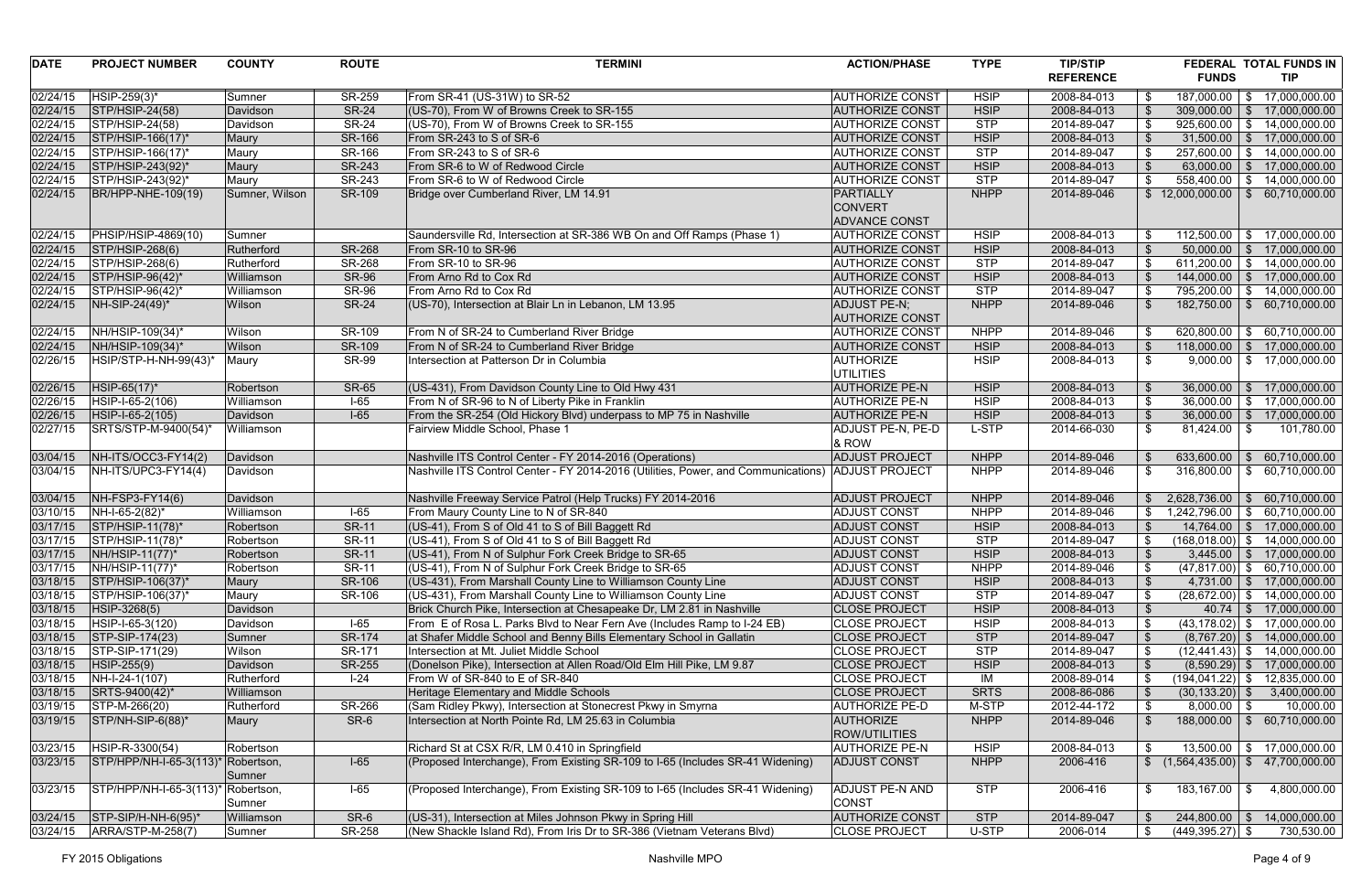| <b>DATE</b> | <b>PROJECT NUMBER</b>            | <b>COUNTY</b>         | <b>ROUTE</b>  | <b>TERMINI</b>                                                                                               | <b>ACTION/PHASE</b>                      | <b>TYPE</b>     | <b>TIP/STIP</b>                                                                                                                                                         |                                  | FEDERAL TOTAL FUNDS IN          |
|-------------|----------------------------------|-----------------------|---------------|--------------------------------------------------------------------------------------------------------------|------------------------------------------|-----------------|-------------------------------------------------------------------------------------------------------------------------------------------------------------------------|----------------------------------|---------------------------------|
|             |                                  |                       |               |                                                                                                              |                                          |                 | <b>REFERENCE</b>                                                                                                                                                        | <b>FUNDS</b>                     | <b>TIP</b>                      |
| 03/25/15    | BH-I-40-4(86)                    | Davidson              | $I-40/65$     | Bridges over Herman St/ICG R/R, Clinton St/CSX R/R, Jo Johnston Ave and<br>Charlotte Ave in Nashville        | <b>ADJUST PE-D &amp;</b><br>CONSTRUCTION | <b>NHPP</b>     | 2014-18-045                                                                                                                                                             | \$(1,229,934.00)<br>$\sqrt{3}$   | 66,856,000.00                   |
| 03/25/15    | STP-EN-11(63)*                   | Robertson             | <b>SR-11</b>  | From near Blackpatch Rd to the R/R Overpass in Springfield (Roadscapes)                                      | <b>CLOSE PROJECT</b>                     | ENH-B           | 2008-89-087                                                                                                                                                             | -\$<br>$(2,649.84)$ \$           | 9,575,080.00                    |
| 03/25/15    | NH/HSIP-6(109)*                  | Sumner                | SR-6          | (US-31E), From N of SR-52 to Kentucky State Line                                                             | <b>ADJUST CONST</b>                      | <b>HSIP</b>     | 2008-84-013                                                                                                                                                             | $\sqrt[6]{3}$<br>$(4,377.00)$ \$ | 17,000,000.00                   |
| 03/25/15    | NH/HSIP-6(109)*                  | Sumner                | SR-6          | (US-31E), From N of SR-52 to Kentucky State Line                                                             | <b>ADJUST CONST</b>                      | <b>NHPP</b>     | 2014-89-046                                                                                                                                                             |                                  | 44,064.00 \$ 60,710,000.00      |
| 03/25/15    | BRZE-9312(69)                    | Davidson              |               | Battery Ln, Bridge over West Fork Brown's Creek, LM 4.31 in Nashville                                        | <b>CLOSE PROJECT</b>                     | <b>BRR-L</b>    | 2008-88-002                                                                                                                                                             | $(1,058.74)$ \$                  | 5,000,000.00                    |
| 03/25/15    | HSIP-R00S(218)*                  | Robertson             |               | North Qualls Rd at CSX R/R, LM 0.036                                                                         | <b>AUTHORIZE PE-N</b>                    | <b>HSIP</b>     | 2008-84-013                                                                                                                                                             |                                  | $13,500.00$   \$ 17,000,000.00  |
| 03/27/15    | $\vert$ STP-M-6(84)              | Davidson              | SR-6          | (Franklin Rd), Intersection at SR-255 (Harding Place/Battery Ln), LM 3.69 in Oak Hill                        | <b>AUTHORIZE</b><br><b>ROW/UTILITIES</b> | U-STP           | 2011-14-042                                                                                                                                                             | $609,600.00$ \$                  | 800,000.00                      |
| 03/27/15    | STP-M-NH-11(75)                  | Davidson              | <b>SR-11</b>  | (US-31W) at CSX Underpass, LM 24.95 in Goodlettsville                                                        | <b>WITHDRAW PROJ</b>                     | U-STP           | 2014-111-051                                                                                                                                                            | $(240,000.00)$ \$                | 300,000.00                      |
| 03/27/15    | $ STP-M-9318(5) $                | Williamson            |               | Various Intersections in South Nashville and North Brentwood                                                 | <b>AUTHORIZE PE-D</b>                    | U-STP           | 2013-87-217                                                                                                                                                             | $175,000.00$ \$                  | 218,750.00                      |
| 03/30/15    | HSIP-109(36)                     | Sumner                | SR-109        | Intersection at Old SR-109                                                                                   | <b>AUTHORIZE PE-N</b>                    | <b>HSIP</b>     | 2008-84-013                                                                                                                                                             | $36,000.00$ \$                   | 17,000,000.00                   |
| 04/01/15    | $\vert$ STP-112(6)               | Davidson              | SR-112        | (US-41A), From SR-12 (Ashland City Hwy) to SR-155 (Briley Pkwy)                                              | <b>ADJUST PE-D</b>                       | <b>STP</b>      | 2008-89-005                                                                                                                                                             | $64,800.00$ \$                   | 7,900,000.00                    |
| 04/01/15    | STP-M-9324(1)*                   | Williamson            |               | Cox Pike and Cumberland Dr in Fairview                                                                       | <b>ADJUST CONST</b>                      | L-STP           | 2011-610-165                                                                                                                                                            | $(108, 278.00)$ \$               | 489,621.00                      |
| 04/01/15    | TN-90-X374-00                    | Rutherford            | <b>NA</b>     | Urban Operating for Rover Public Transit                                                                     | Authorize OPER                           | <b>FTA 5307</b> | 2008-45-089,2005-00 \$                                                                                                                                                  | $316, 195.00$ \ \$               | 5,500,000.00                    |
| 04/01/15    | TN-90-X362-01                    | Regional              | <b>NA</b>     | Phase II of Track Rehab, Passing Siding, TVM Purchase & Install, and Storage<br><b>Building at Rail Yard</b> | Authorize IMPL                           | FTA 5307        | 2008-85-091, 2013-<br>85-206, 2013-85-<br>207, 2013-85-208,<br>2013-85-210, 2013-<br>85-211, 2013-85-<br>212, 2013-85-213,<br>2013-85-214, 2013-<br>85-215, 2014-85-024 | $6,224,257.00$ \$                | 17,455,500.00                   |
| 04/02/15    | STP-NH/HSIP-99(50)*              | Maury                 | <b>SR-99</b>  | (US-412), From SR-6 Ramp to E of Halifax Dr                                                                  | <b>AUTHORIZE CONST</b>                   | <b>STP</b>      | 2014-89-047                                                                                                                                                             | $953,600.00$ \$                  | 14,000,000.00                   |
| 04/02/15    | STP-NH/HSIP-99(50)*              | Maury                 | <b>SR-99</b>  | (US-412), From SR-6 Ramp to E of Halifax Dr                                                                  | <b>AUTHORIZE CONST</b>                   | <b>HSIP</b>     | 2008-84-013                                                                                                                                                             |                                  | $33,000.00$   \$ 17,000,000.00  |
| 04/02/15    | NH/HSIP-52(77)*                  | Sumner                | <b>SR-52</b>  | From Jackson Rd to E of Harper Rd/Ranch Rd                                                                   | <b>AUTHORIZE CONST</b>                   | <b>NHPP</b>     | 2014-89-046                                                                                                                                                             | $662,400.00$ \$                  | 60,710,000.00                   |
| 04/02/15    | NH/HSIP-52(77)*                  | Sumner                | <b>SR-52</b>  | From Jackson Rd to E of Harper Rd/Ranch Rd                                                                   | <b>AUTHORIZE CONST</b>                   | <b>HSIP</b>     | 2008-84-013                                                                                                                                                             |                                  | 39,000.00   \$ 17,000,000.00    |
| 04/02/15    | HSIP-265(15)*                    | Wilson                | <b>SR-265</b> | From SR-171 to SR-109                                                                                        | <b>AUTHORIZE CONST</b>                   | <b>HSIP</b>     | 2008-84-013                                                                                                                                                             | $46,000.00$ \$                   | 17,000,000.00                   |
| 04/02/15    | HSIP-269(27)*                    | Rutherford            | SR-269        | From E of Versailles Rd to SR-10                                                                             | <b>AUTHORIZE CONST</b>                   | <b>HSIP</b>     | 2008-84-013                                                                                                                                                             |                                  | $34,000.00$   \$ 17,000,000.00  |
| 04/07/15    | $ STP-NH/HSIP-96(43)*$           | Rutherford            | <b>SR-96</b>  | From Williamson County Line to Veterans Pkwy                                                                 | <b>AUTHORIZE CONST</b>                   | <b>STP</b>      | 2014-89-047                                                                                                                                                             |                                  | 484,000.00 \$ 14,000,000.00     |
| 04/08/15    | $ STP-M-5287(10)^*$              | Sumner                |               | College St, From E of Lyon Dr to Bonnie Dr in Portland                                                       | <b>AUTHORIZE CONST</b>                   | L-STP           | 2014-510-040                                                                                                                                                            | $115,232.00$ \$                  | 170,448.00                      |
| 04/08/15    | TN-90-X384-00                    | Williamson            | <b>NA</b>     | Local Bus Service Preventative Maintenance & Capitalization - FTA Regional Park &                            | Authorize IMPL                           | <b>FTA 5307</b> | 2011-65-016,                                                                                                                                                            | $1,524,545.00$ \ \$              | 9,669,517.00                    |
|             | $ 04/13/15 $ STP-H-258(5)        | Sumner                | <b>SR-258</b> | (Tyree Springs Rd) at S. Palmers Chapel Rd, LM 11.86 in White House                                          | <b>ADJUST CONST</b>                      | STP (Safety)    | 2011-54-156                                                                                                                                                             | $(17,293.00)$ \$<br>_ፍ           | 360,457.00                      |
| 04/13/15    | $ PHSIP-10(62)^*$                | Wilson                | <b>SR-10</b>  | (US-231) at entrance to Flea Market, LM 6.07 to LM 6.25                                                      | <b>AUTHORIZE PE-D</b>                    | <b>PHSIP</b>    | 2008-84-013                                                                                                                                                             | -\$<br>$20,000.00$ \$            | 2,670,000.00                    |
| 04/13/15    | $PHSIP-26(63)$ *                 | Wilson                | <b>SR-26</b>  | (US-70), Intersection at Bluebird Rd/C.L. Manier St (Includes Signal Timing from SR- ADJUST PE-N;            |                                          | <b>PHSIP</b>    | 2008-84-013                                                                                                                                                             | $35,000.00$ \$                   | 2,670,000.00                    |
|             |                                  |                       |               | 24 to Tennessee Blvd) in Lebanon                                                                             | <b>AUTHORIZE PE-D</b>                    |                 |                                                                                                                                                                         |                                  |                                 |
| 04/13/15    | $ CM-9321(1) $                   | Davidson              |               | Various Streets and Greenways Connections Throughout the City of Goodlettsville                              | <b>AUTHORIZE</b><br><b>ROW/UTILITIES</b> | <b>CMAQ</b>     | 2011-16-119                                                                                                                                                             | $120,000.00$ \$                  | 150,000.00                      |
| 04/13/15    | HPP/CM/STP-M-9311(19) Rutherford |                       |               | Middle Tennessee Blvd, From E. Main St to Greenland Dr in Murfreesboro                                       | <b>AUTHORIZE CONST</b>                   | <b>CMAQ</b>     | 203                                                                                                                                                                     | 670,488.00 \\$<br>- \$           | 838,110.00                      |
| 04/13/15    | HPP/CM/STP-M-9311(19) Rutherford |                       |               | Middle Tennessee Blvd, From E. Main St to Greenland Dr in Murfreesboro                                       | <b>AUTHORIZE CONST</b>                   | M-STP           | 203                                                                                                                                                                     | 1,965,889.00<br>- S              | 2,457,361.00                    |
| 04/13/15    | HPP/CM/STP-M-9311(19) Rutherford |                       |               | Middle Tennessee Blvd, From E. Main St to Greenland Dr in Murfreesboro                                       | <b>AUTHORIZE CONST</b>                   | <b>HPP</b>      | 203                                                                                                                                                                     | 4,033,429.00 \$                  | 5,041,786.00                    |
| 04/13/15    | STP/NH/DEMO-65(8)*               | Robertson             | <b>SR-65</b>  | (US-431), From Walling Rd to SR-11 (US-41, Memorial Blvd) in Springfield                                     | <b>ADJUST PE-D</b>                       | <b>STP</b>      | 2008-89-005                                                                                                                                                             | $86,400.00$ \ \$                 | 7,600,000.00                    |
| 04/13/15    | <b>PHSIP-155(25)</b>             | Davidson              | SR-155        | (Briley Pkwy), From Glastonbury Dr to N of Karen Dr in Nashville                                             | ADJUST PE-N;<br><b>AUTHORIZE PE-D</b>    | <b>PHSIP</b>    | 2008-84-013                                                                                                                                                             | $19,825.00$ \$<br>- \$           | 2,670,000.00                    |
| 04/14/15    | $ HSIP-99(46)*$                  | Rutherford,<br>Cannon | <b>SR-99</b>  | From E of Ghee Rd to SR-64 in Cannon County                                                                  | <b>ADJUST PE-N</b>                       | <b>HSIP</b>     | 2008-84-013                                                                                                                                                             | $(164,000.00)$ \$                | 17,000,000.00                   |
| 04/15/15    | <b>HSIP-R00S(46)</b>             | Rutherford            |               | Sullivan St at CSX R/R, LM 0.55 in Smyrna                                                                    | <b>ADJUST CONST</b>                      | <b>HSIP</b>     | 2008-84-013                                                                                                                                                             |                                  | $(164,000.00)$ \$ 17,000,000.00 |
| 04/15/15    | HSIP-R00S(146)                   | Rutherford            |               | McNickle Dr at CSX R/R in Smyrna                                                                             | <b>ADJUST CONST</b>                      | <b>HSIP</b>     | 2008-84-013                                                                                                                                                             | $(142,500.00)$ \$                | 17,000,000.00                   |
| 04/15/15    | $\text{STP-41}(18)^*$            | Sumner,<br>Robertson  | <b>SR-41</b>  | (US-31W), From S of SR-109 to Kentucky State Line                                                            | <b>CLOSE PROJECT</b>                     | <b>STP</b>      | 2008-32-018                                                                                                                                                             | \$<br>$0.01$ \$                  | 1,900,000.00                    |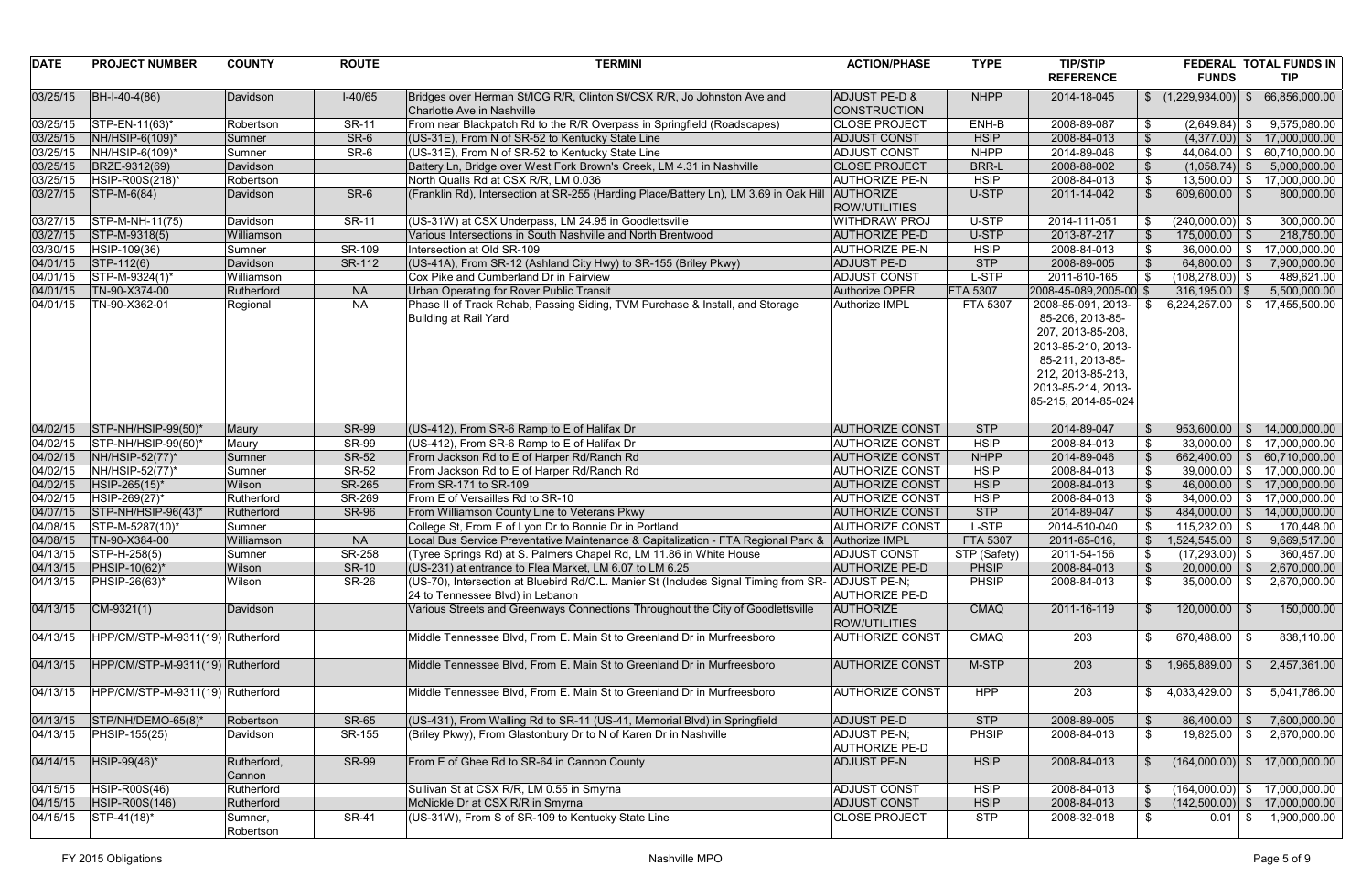| <b>DATE</b>          | <b>PROJECT NUMBER</b>                | <b>COUNTY</b>        | <b>ROUTE</b>            | <b>TERMINI</b>                                                                                                                       | <b>ACTION/PHASE</b>                            | <b>TYPE</b>                             | <b>TIP/STIP</b>                    |                                        | FEDERAL TOTAL FUNDS IN           |
|----------------------|--------------------------------------|----------------------|-------------------------|--------------------------------------------------------------------------------------------------------------------------------------|------------------------------------------------|-----------------------------------------|------------------------------------|----------------------------------------|----------------------------------|
|                      |                                      |                      |                         |                                                                                                                                      |                                                |                                         | <b>REFERENCE</b>                   | <b>FUNDS</b>                           | <b>TIP</b>                       |
| 04/17/15             | ARRA-STP-M-9311(20)                  | Rutherford           | Various                 | Various Locations on SR-1, SR-2, SR-10, SR-96, Middle TN Blvd, Fortress Blvd and                                                     | <b>CLOSE PROJECT</b>                           | M-STP                                   | 2004-014                           | $2,594.64$ \$<br>$\mathfrak{S}$        | 241,000.00                       |
|                      |                                      |                      |                         | Medical Center Pkwy in Murfreesboro                                                                                                  | (2ND CLOSE)                                    |                                         |                                    |                                        |                                  |
| 04/17/15             | HSIP-I-24-1(106)                     | Rutherford           | $I-24$                  | Interchange at SR-10 (Exit 81A, Church St) Eastbound Off-Ramp (RSAR)                                                                 | <b>ADJUST CONST</b>                            | <b>HSIP</b>                             | 2008-84-013                        | -\$                                    | 65,588.00 \$ 17,000,000.00       |
| 04/17/15             | $\left $ STP/HSIP-268(6)             | Rutherford           | <b>SR-268</b>           | From SR-10 to SR-96                                                                                                                  | <b>ADJUST CONST</b>                            | <b>HSIP</b>                             | 2008-84-013                        | $\sqrt[6]{2}$<br>$5,389.00$ \$         | 17,000,000.00                    |
| 04/17/15             | $\left $ STP/HSIP-268(6)             | Rutherford           | SR-268                  | From SR-10 to SR-96                                                                                                                  | <b>ADJUST CONST</b>                            | <b>STP</b>                              | 2014-89-047<br>-\$                 |                                        | $(18, 183.00)$ \$ 14,000,000.00  |
| 04/17/15             | STP/HSIP-243(92)*                    | Maury                | <b>SR-243</b>           | From SR-6 to W of Redwood Circle                                                                                                     | <b>ADJUST CONST</b>                            | <b>HSIP</b>                             | 2008-84-013<br>$\sqrt{3}$          |                                        | $(1,395.00)$ \$ 17,000,000.00    |
| 04/17/15             | STP/HSIP-243(92)*                    | Maury                | SR-243                  | From SR-6 to W of Redwood Circle                                                                                                     | <b>ADJUST CONST</b>                            | <b>STP</b>                              | 2014-89-047<br>-\$                 |                                        | $(12, 414.00)$ \$ 14,000,000.00  |
| 04/17/15             | $N$ H/HSIP-840(2)                    | Rutherford           | SR-840                  | From near I-24 to West Fork Stones River Bridges                                                                                     | <b>ADJUST CONST</b>                            | <b>HSIP</b>                             | 2008-84-013<br>$\sqrt{3}$          |                                        | $(301.00)$ \$ 17,000,000.00      |
| 04/17/15             | $NH/HSIP-840(2)$                     | Rutherford           | SR-840                  | From near I-24 to West Fork Stones River Bridges                                                                                     | <b>ADJUST CONST</b>                            | <b>NHPP</b>                             | 2014-89-046                        |                                        | $17,638.00$ \$ 60,710,000.00     |
| 04/17/15             | HSIP-259(3)*                         | Sumner               | <b>SR-259</b>           | From SR-41 (US-31W) to SR-52                                                                                                         | <b>ADJUST CONST</b>                            | <b>HSIP</b>                             | 2008-84-013                        |                                        | $(14,369.00)$ \$ 17,000,000.00   |
| 04/17/15             | STP/HSIP-96(42)*                     | Williamson           | <b>SR-96</b>            | From Arno Rd to Cox Rd                                                                                                               | <b>ADJUST CONST</b>                            | <b>HSIP</b>                             | 2008-84-013                        |                                        | 5,473.00 \$ 17,000,000.00        |
| 04/17/15             | $\left \right.$ STP/HSIP-96(42)*     | Williamson           | <b>SR-96</b>            | From Arno Rd to Cox Rd                                                                                                               | <b>ADJUST CONST</b>                            | <b>STP</b>                              | 2014-89-047<br>්                   |                                        | $(60,895.00)$ \$ 14,000,000.00   |
| 04/17/15             | NH-SIP-24(49)*                       | Wilson               | <b>SR-24</b>            | (US-70), Intersection at Blair Ln in Lebanon, LM 13.95                                                                               | <b>ADJUST CONST</b>                            | <b>NHPP</b>                             | 2014-89-046                        |                                        | $(35,677.00)$ \$ 60,710,000.00   |
| 04/17/15             | SRTS-9326(10)*                       | Sumner               |                         | Watt Hardison Elementary School                                                                                                      | <b>AUTHORIZE PE-D</b>                          | <b>SRTS</b>                             | 2014-56-054                        | $13,500.00$ \$                         | 208,166.00                       |
| 04/21/15             | SRTS-9326(11)*                       | Sumner               |                         | Portland West Middle School                                                                                                          | <b>AUTHORIZE PE-N</b>                          | <b>SRTS</b>                             | 2015-56-064                        | $6,000.00$ \$                          | 198,137.00                       |
| 04/22/15             | HPP/STP-EN-9317(9)                   | Rutherford           |                         | Hurricane Creek Greenway                                                                                                             | <b>AUTHORIZE CONST</b>                         | HPP-TN018                               | AM-006                             | $1,137,880.00$ \ \$                    | 1,791,000.00                     |
| 04/22/15             | HPP/STP-EN-9317(9)                   | Rutherford           |                         | Hurricane Creek Greenway                                                                                                             | <b>AUTHORIZE CONST</b>                         | <b>ENH</b>                              | AM-006                             | $115,584.00$ \$                        | 144,480.00                       |
| 04/23/15             | $\vert$ STP/HSIP-24(58)              | Davidson             | <b>SR-24</b>            | (US-70), From W of Browns Creek to SR-155                                                                                            | <b>ADJUST CONST</b>                            | <b>HSIP</b>                             | 2008-84-013                        |                                        | $32,149.00$ \$ 17,000,000.00     |
| 04/23/15             | STP/HSIP-24(58)                      | Davidson             | <b>SR-24</b>            | (US-70), From W of Browns Creek to SR-155                                                                                            | <b>ADJUST CONST</b>                            | <b>STP</b>                              | 2014-89-047                        |                                        | $172,310.00$ \$ 14,000,000.00    |
| 04/29/15             | HSIP-9500(17)*                       | Wilson               |                         | Various Local Roads in Wilson County (Local Roads Safety Initiative)                                                                 | <b>AUTHORIZE PE-N</b>                          | <b>HSIP</b>                             | 2008-84-013                        | \$<br>$36,000.00$ \$                   | 17,000,000.00                    |
| 04/29/15             | STP-M-41(21)*                        | Sumner               | <b>SR-41</b>            | (US-31W), From N of SR-76 to N of Garland Dr                                                                                         | <b>AUTHORIZE PE-N</b>                          | U-STP                                   | 2015-56-074                        | $40,000.00$ \$                         | 249,123.00                       |
| 05/05/15             | HSIP-R-3212(2)*                      | Maury                |                         | Cayce Ln at Tennessee Southern R/R, LM 0.820 in Columbia                                                                             | <b>AUTHORIZE CONST</b>                         | <b>HSIP</b>                             | 2008-84-013                        | $273,900.00$ \$                        | 17,000,000.00                    |
| 05/06/15             | NH/HSIP-1(344)                       | Davidson             | SR-1                    | (US-41), From Transit Ave to Metropolitan Nashville Airport Authority Area                                                           | <b>ADJUST CONST</b>                            | <b>HSIP</b>                             | 2008-84-013                        |                                        | 15,747.00 \$ 17,000,000.00       |
| 05/06/15             | $NH/HSIP-1(344)$                     | Davidson             | SR-1                    | (US-41), From Transit Ave to Metropolitan Nashville Airport Authority Area                                                           | <b>ADJUST CONST</b>                            | <b>NHPP</b>                             | 2014-89-046                        | $209,599.00$ \$                        | 60,710,000.00                    |
| 05/06/15             | HSIP-R-166(13)*                      | Maury                | SR-166                  | at Tennessee Southern R/R, LM's 7.12 and 7.43 in Mount Pleasant                                                                      | <b>AUTHORIZE PE-D</b>                          | <b>HSIP</b>                             | 2008-84-013                        | \$                                     | 7,000.00 \$ 17,000,000.00        |
| 05/07/15             | HSIP-106(29)                         | Davidson             | <b>SR-106</b>           | (US-431, 21st Ave S), Intersection at Children's Way/Capers Ave in Nashville                                                         | <b>ADJUST CONST</b>                            | <b>HSIP</b>                             | 2008-84-013                        | $(28,800.00)$ \$                       | 17,000,000.00                    |
| 05/07/15             | NH/HSIP-10(57)                       | Rutherford           | <b>SR-10</b>            | (US-231), From SR-96 to SR-268                                                                                                       | <b>ADJUST CONST</b>                            | <b>HSIP</b>                             | 2008-84-013                        | \$                                     | 4,770.00 \$ 17,000,000.00        |
| 05/07/15             | NH/HSIP-10(57)                       | Rutherford           | <b>SR-10</b>            | (US-231), From SR-96 to SR-268                                                                                                       | <b>ADJUST CONST</b>                            | <b>NHPP</b>                             | 2014-89-046                        | $(54,400.00)$ \$                       | 60,710,000.00                    |
| 05/07/15             | HSIP-4951(10)                        | Davidson             |                         | Massman Dr, Intersection at Glastonbury Rd, LM 0.68                                                                                  | <b>CLOSE PROJECT</b>                           | <b>HSIP</b>                             | 2008-84-013<br>-\$                 |                                        | $(4,584.19)$ \$ 17,000,000.00    |
| 05/07/15             | HSIP-265(14)                         | Wilson               | SR-265                  | From Davidson County Line to SR-171                                                                                                  | <b>CLOSE PROJECT</b>                           | <b>HSIP</b>                             | 2008-84-013                        |                                        | $(2, 116.15)$ \$ 17,000,000.00   |
| 05/07/15             | NH-I-40-5(145)                       | Wilson               | $I-40$                  | From E of SR-26 to Smith County Line                                                                                                 | <b>CLOSE PROJECT</b>                           | <b>NHPP</b>                             | 2008-89-014                        |                                        | $(307, 150.58)$ \$ 14,550,000.00 |
| 05/11/15             | TN-95-X050-02                        | Regional             | <b>NA</b>               | <b>Expanded Regional Bus Service</b>                                                                                                 | <b>Authorize IMPL</b>                          |                                         | MAQ flexedto FT 2009-85-012, 2009- | $1,400,000.00$ \ \$                    | 4,171,219.00                     |
|                      |                                      |                      |                         |                                                                                                                                      |                                                |                                         | 85-018, 2012-85-                   |                                        |                                  |
|                      |                                      |                      |                         |                                                                                                                                      |                                                |                                         | 180, 2014-85-059                   |                                        |                                  |
| 05/18/15             | $ CM-STP-7500(18) $                  | Rutherford           |                         | Stones River Rd, From SR-1 (US-41) to Hurricane Circle in LaVergne                                                                   | <b>CLOSE PROJECT</b>                           | <b>CMAQ</b>                             | 2008-CMAQ1                         | $41,428.22$ \$<br>\$                   | 47,250.00                        |
|                      |                                      |                      |                         |                                                                                                                                      | (2ND CLOSE)                                    |                                         |                                    |                                        |                                  |
| 05/18/15             | HSIP-IE-65-3(118)                    | Sumner               | $I-65$                  | Northbound Exit 98 in Goodlettsville                                                                                                 | <b>CLOSE PROJECT</b>                           | <b>HSIP</b>                             | 2008-84-013<br>-\$                 | $(4,724.19)$ \$                        | 17,000,000.00                    |
| 05/18/15             | BR-STP-155(19)                       | Davidson             | SR-155                  | (Robertson Rd), Bridge over I-40                                                                                                     | <b>CLOSE PROJECT</b>                           | <b>BRR-S</b>                            | 99239                              | $13,233.85$ \$                         | 90,000,000.00                    |
| 05/26/15             | $ CM-9312(103) $                     | Davidson             |                         | Nashville Signal System Update Phase 3C (Fiber Installation)                                                                         | <b>ADJUST PROJECT</b>                          | <b>CMAQ</b>                             | 2011-17-062<br>-\$                 | $(599,089.86)$ \$                      | 1,100,000.00                     |
| 05/26/15             | CM-STP-9312(34)                      | Davidson             |                         | ATIS Phase 1B - Incident Response                                                                                                    | <b>ADJUST PE &amp;</b>                         | <b>CMAQ</b>                             | 2011-17-064                        | $\frac{1}{2}$ (1,792,800.12) \$        | 1,640,000.00                     |
|                      |                                      |                      |                         |                                                                                                                                      | CONST                                          |                                         |                                    |                                        |                                  |
| 05/26/15             | $\vert$ STP-M/HPP-5333(3)            | Davidson             |                         | Gateway Blvd, From 8th Ave (SR-6, US-31) to 4th Ave in Nashville                                                                     | <b>CLOSE PROJECT</b>                           | U-STP                                   | 2006-124                           | \$ (12,040,049.92) \$ \$ 39,757,725.00 |                                  |
| 05/27/15             | $\vert$ STP-NH-386(3)                | Sumner               | SR-386                  | Interchange at Forest Retreat Rd                                                                                                     | ADJ PE & ROW                                   | S-STP                                   | 310                                | $230,400.00$ \$                        | 500,000.00                       |
| 05/27/15             | $ CM-NHE-26(5)*$                     | Wilson               | <b>SR-26</b>            | (US-70), Intersection at Maddox-Simpson Pkwy in Lebanon                                                                              | <b>CLOSE PROJECT</b>                           | <b>CMAQ</b>                             | 503                                | $(8, 118.62)$ \$                       | 756,614.00                       |
| 05/27/15             | TN-90-X386-00                        | Davidson             | <b>NA</b>               | Capitalized Preventative Maitenance and ADA                                                                                          | <b>Authorize IMPL</b>                          | <b>FTA 5307</b>                         | 2011-15-137, 2008-15 \$            | $8,880,000.00$ \$                      | 42,950,000.00                    |
| 05/28/15             | M/STP-NH-255(1)                      | Davidson<br>Davidson | <b>SR-255</b><br>SR-255 | (Harding Place Extension), From Donelson Pike/Ezell Pike to I-40<br>(Harding Place Extension), From Donelson Pike/Ezell Pike to I-40 | <b>ADJUST PE</b><br><b>ADJUST PE &amp; ROW</b> | U-STP                                   | N/A<br>N/A                         | \$(1,062,876.15)                       | $\sim$                           |
| 05/28/15<br>05/29/15 | M/STP-NH-255(1)<br>STP/HSIP-100(65)* | Williamson           | <b>SR-100</b>           | From SR-96 to Davidson County Line                                                                                                   | <b>CLOSE PROJECT</b>                           | $\overline{\phantom{a}}$<br><b>HSIP</b> | 2008-84-013                        | \$(1,905,868.16)                       | $4,022.53$ \$ 17,000,000.00      |
| 05/29/15             | STP/HSIP-100(65)*                    | Williamson           | SR-100                  | From SR-96 to Davidson County Line                                                                                                   | <b>CLOSE PROJECT</b>                           | <b>STP</b>                              | 2014-89-047                        |                                        | $24,251.41$ \$ 14,000,000.00     |
| 06/02/15             | $ HSIP-R-24(47) $                    | Davidson             | <b>SR-24</b>            | at Nashville & Eastern R/R, LM 23.08 in Nashville                                                                                    | <b>WITHDRAW PROJ</b>                           | <b>HSIP</b>                             | 2008-84-013<br>- \$                |                                        | $(4,500.00)$ \$ 17,000,000.00    |
| 06/02/15             | HSIP-R-24(61)                        | Davidson             | <b>SR-24</b>            | (US-70, Lebanon Pike) at Nashville & Eastern R/R, LM 23.08 in Nashville                                                              | <b>AUTHORIZE PE-N</b>                          | <b>HSIP</b>                             | 2008-84-013                        | \$                                     | 4,500.00 \$ 17,000,000.00        |
| 06/04/15             | $NH-109(27)^*$                       | Sumner               | SR-109                  | Proposed SR-109 Portland Bypass                                                                                                      | <b>ADJUST PE-N</b>                             | <b>NHS</b>                              | 2011-51-108                        | $56,000.00$ \$                         | 1,000,000.00                     |
| 06/05/15             | HSIP-24(57)*                         | Wilson               | <b>SR-24</b>            | (US-70), From E of Park Glen Dr to E of SR-109 Ramps                                                                                 | <b>AUTHORIZE CONST</b>                         | <b>HSIP</b>                             | 2008-84-013                        | \$                                     | 68,000.00 \$ 17,000,000.00       |
|                      |                                      |                      |                         |                                                                                                                                      |                                                |                                         |                                    |                                        |                                  |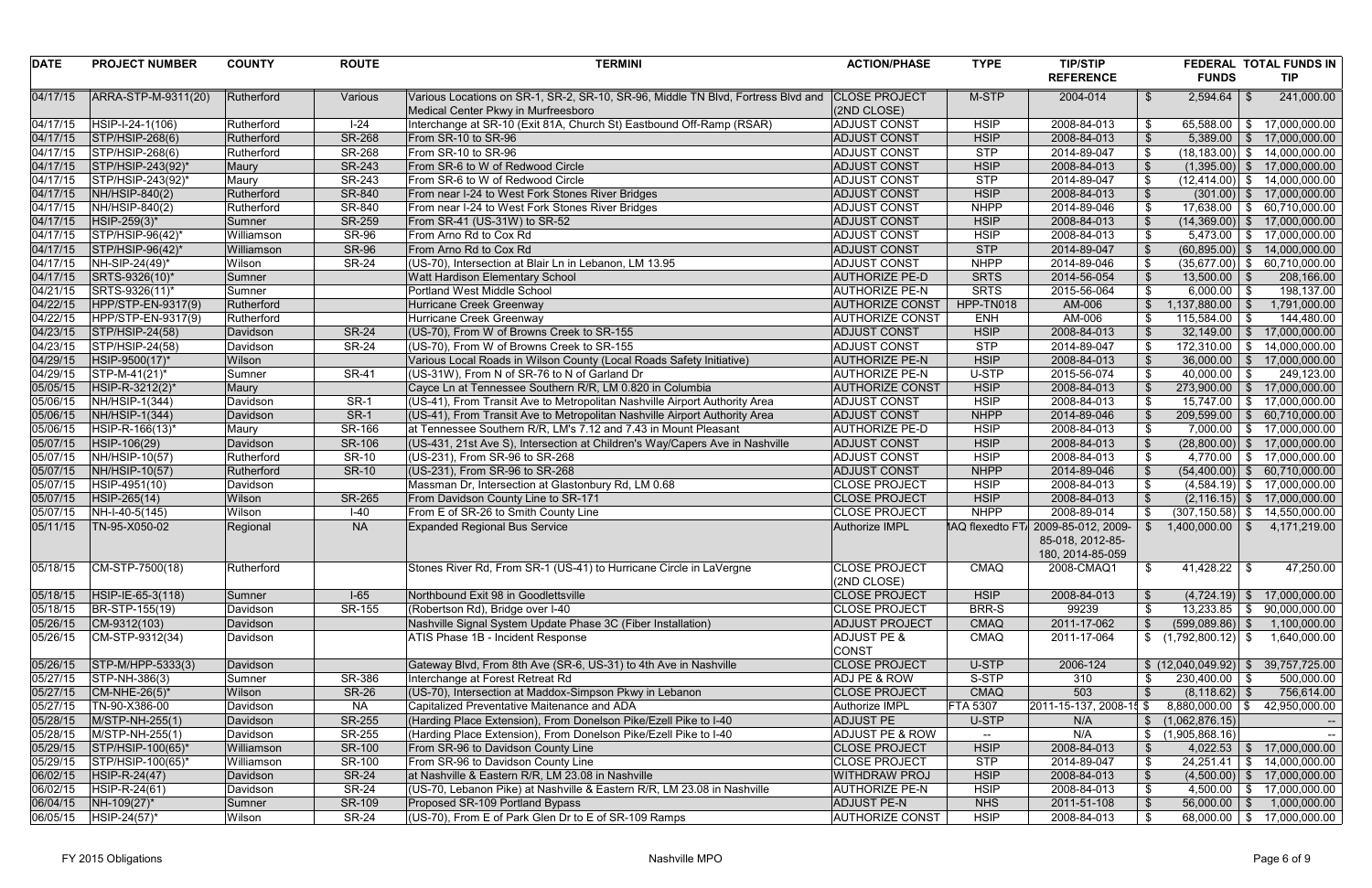| <b>DATE</b>          | <b>PROJECT NUMBER</b>               | <b>COUNTY</b> | <b>ROUTE</b>  | <b>TERMINI</b>                                                             | <b>ACTION/PHASE</b>       | <b>TYPE</b>      | <b>TIP/STIP</b>                  |                                               |                | FEDERAL TOTAL FUNDS IN          |
|----------------------|-------------------------------------|---------------|---------------|----------------------------------------------------------------------------|---------------------------|------------------|----------------------------------|-----------------------------------------------|----------------|---------------------------------|
|                      |                                     |               |               |                                                                            |                           |                  | <b>REFERENCE</b>                 | <b>FUNDS</b>                                  |                | <b>TIP</b>                      |
| 06/05/15             | HPP/NH-109(14)                      | Sumner        | SR-109        | From N of the Cumberland River Bridge to SR-109 Bypass S of Gallatin       | ADJUST PE-N & PE-<br>D    | <b>NHPP</b>      | AM-018                           | $48,000.00$ \$<br>- \$                        |                | 9,900,000.00                    |
|                      | STP/HSIP-11(82)*                    | Robertson     | <b>SR-11</b>  | (US-41), From S of Bill Baggett Rd to N of Red River Bridge                | <b>AUTHORIZE CONST</b>    | <b>HSIP</b>      | 2008-84-013                      | $49,500.00$ \$                                |                | 17,000,000.00                   |
| 06/05/15<br>06/05/15 | STP/HSIP-11(82)*                    | Robertson     | <b>SR-11</b>  | (US-41), From S of Bill Baggett Rd to N of Red River Bridge                | <b>AUTHORIZE CONST</b>    | <b>STP</b>       | 2014-89-047                      | $457,600.00$ \$                               |                | 14,000,000.00                   |
| 06/05/15             | $STP/HSIP-65(16)$                   | Davidson      | <b>SR-65</b>  | (US-431), From West Trinity Ln to N of Lloyd Rd                            | <b>AUTHORIZE CONST</b>    | <b>HSIP</b>      | 2008-84-013                      | $90,000.00$ \$<br>- \$                        |                | 17,000,000.00                   |
| 06/05/15             | $\left $ STP/HSIP-65(16)            | Davidson      | <b>SR-65</b>  | (US-431), From West Trinity Ln to N of Lloyd Rd                            | <b>AUTHORIZE CONST</b>    | <b>STP</b>       | 2014-89-047                      | $457,600.00$ \$                               |                | 14,000,000.00                   |
| 06/05/15             | STP/NH/DEMO-65(8)*                  | Robertson     | <b>SR-65</b>  | (US-431), From Walling Rd to SR-11 (US-41, Memorial Blvd) in Springfield   | ADJUST PE-D;              | <b>NHPP</b>      | 2014-32-039                      | $$14,416,600.00$ \ \$                         |                | 18,010,000.00                   |
|                      |                                     |               |               |                                                                            | <b>AUTHORIZE CONST</b>    |                  |                                  |                                               |                |                                 |
| 06/08/15             | STP-M-NH-386(2)                     | Sumner        | <b>SR-386</b> | Interchange at Forest Retreat Rd                                           | <b>CLOSE PROJECT</b>      | U-STP            | N/A                              | (236, 014.47)                                 |                |                                 |
| 06/08/15             | STP-M-332(9)                        | Knox          | SR-332        | (Concord Rd), From Turkey Creek to Northshore Dr                           | <b>ADJUST ROW/UTIL</b>    | <b>STP</b>       | 2014-058                         | $4,960,000.00$ \$                             |                | 6,200,000.00                    |
| 06/08/15             | STP-M-8300(70)                      | Sumner        |               | Albert Gallatin Ave/Hatten Track Rd Extension, From SR-109 to SR-174       | <b>ADJUST ROW/UTIL</b>    | U-STP            | 2008-51-032                      | $2,800,000.00$ \$                             |                | 3,500,000.00                    |
| 06/09/15             | IM-65-3(100)87                      | Davidson      | $I-65$        | From N of Trinity Ln to SR-386 (Vietnam Veterans Blvd)                     | <b>CLOSE PROJECT</b>      | IM               | 99578                            | (115, 291.46)<br>-\$                          |                |                                 |
| 06/12/15             | PHSIP/HSIP-4869(10)                 | Sumner        |               | Saundersville Rd, Intersection at SR-386 WB On and Off Ramps (Phase 1)     | <b>ADJUST PE-N</b>        | <b>PHSIP</b>     | 2008-84-013                      | $\boldsymbol{\mathsf{\$}}$<br>$(5,400.00)$ \$ |                | 2,670,000.00                    |
| 06/12/15             | PHSIP/HSIP-4869(10)                 | Sumner        |               | Saundersville Rd, Intersection at SR-386 WB On and Off Ramps (Phase 1)     | <b>ADJUST PE-D &amp;</b>  | <b>HSIP</b>      | 2008-84-013                      | -\$<br>38,055.00                              | \$             | 17,000,000.00                   |
|                      |                                     |               |               |                                                                            | <b>CONST</b>              |                  |                                  |                                               |                |                                 |
| 06/12/15             | HSIP-256(5)*                        | Cheatham,     | <b>SR-256</b> | From SR-112 to N of Sulphur Fork Creek Bridge in Robertson County          | <b>CONVERT ADV</b>        | <b>HSIP</b>      | 2008-84-013                      |                                               |                | 264,426.00 \$ 17,000,000.00     |
|                      |                                     | Robertson     |               |                                                                            | <b>CONST &amp; ADJUST</b> |                  |                                  |                                               |                |                                 |
| 06/15/15             | HSIP-100(72)*                       | Davidson      | SR-100        | From Williamson County Line to Temple Rd                                   | <b>CONVERT ADV</b>        | <b>HSIP</b>      | 2008-84-013                      |                                               |                | $341,447.00$ \$ 17,000,000.00   |
|                      |                                     |               |               |                                                                            | <b>CONST &amp; ADJUST</b> |                  |                                  |                                               |                |                                 |
| 06/15/15             | TN-90-X387-00                       | Rutherford    | <b>NA</b>     | <b>Urban Operating for Rover Public Transit</b>                            | Authorize OPER            | <b>FTA 5307</b>  | 2008-45-089,                     | $365,043.00$ \$<br>-S                         |                | 5,500,000.00                    |
|                      |                                     |               |               |                                                                            |                           |                  | 2005-006,                        |                                               |                |                                 |
|                      |                                     |               |               |                                                                            |                           |                  | 2005-007                         |                                               |                |                                 |
| 06/15/15             | TN-90-X387-00                       | Rutherford    | <b>NA</b>     | Urban Capital Funding for Rover (Preventive Maintenance)                   | Authorize IMPL            | FTA 5307         | 2014-45-019                      | $100,000.00$ \$<br>- \$                       |                | 487,500.00                      |
| 06/15/15             | TN-90-X387-00                       | Rutherford    | <b>NA</b>     | Urban Operating for Rover Public Transit                                   | Authorize OPER            | FTA 5307         | 2008-45-089,                     | $68,762.00$ \$<br>- \$                        |                | 5,500,000.00                    |
|                      |                                     |               |               |                                                                            |                           |                  | 2005-006,                        |                                               |                |                                 |
|                      |                                     |               |               |                                                                            |                           |                  | 2005-007                         |                                               |                |                                 |
| 06/16/15             | HPP/NH-155(13)                      | Davidson      | SR-155        | (Briley Pkwy), From S of I-40 to S of Elm Hill Pike                        | <b>CLOSE PROJECT</b>      | <b>NHS</b>       | 2008-89-007                      | $(2,801.74)$ \$                               |                | 2,500,000.00                    |
| 06/18/15             | $\left \right.$ STP-NH/HSIP-96(43)* | Rutherford    | <b>SR-96</b>  | From Williamson County Line to Veterans Pkwy                               | <b>ADJUST CONST</b>       | <b>STP</b>       | 2014-89-047                      | $34,152.00$ \$                                |                | 14,000,000.00                   |
| 06/18/15             | STP-NH/HSIP-96(43)*                 | Rutherford    | <b>SR-96</b>  | From Williamson County Line to Veterans Pkwy                               | <b>CONVERT ADV</b>        | <b>HSIP</b>      | 2008-84-013                      | 124,635.00                                    | \$             | 17,000,000.00                   |
|                      |                                     |               |               |                                                                            | <b>CONST &amp; ADJUST</b> |                  |                                  |                                               |                |                                 |
| 06/18/15             | HSIP-20(60)*                        | Lawrence,     | <b>SR-20</b>  | From Lewis County Line to SR-6 in Maury County                             | <b>CONVERT ADV</b>        | <b>HSIP</b>      | 2008-84-013                      | 116,325.00                                    | $\mathfrak{S}$ | 17,000,000.00                   |
|                      |                                     | Lewis, Maury  |               |                                                                            | <b>CONST &amp; ADJUST</b> |                  |                                  |                                               |                |                                 |
| 06/19/15             | $\left \right.$ STP-SIP/H-NH-6(95)* | Williamson    | SR-6          | (US-31), Intersection at Miles Johnson Pkwy in Spring Hill                 | <b>ADJUST CONST</b>       | <b>STP</b>       | 2014-89-047                      |                                               |                | $(12,388.00)$ \$ 14,000,000.00  |
|                      | 06/22/15   STP-I-440-4(78)          | Davidson      | $I-440$       | From E of I-65 to W of I-24 (Eastbound Only)                               | <b>ADJUST CONST</b>       | <b>STP</b>       | 2008-89-006                      | $\boldsymbol{\mathsf{\$}}$                    |                | $(198,400.00)$ \$ 2,000,000.00  |
| 06/22/15             | BHZ-9312(80)                        | Davidson      |               | Hillwood Blvd, Bridge over CSX R/R and Richland Creek, LM 0.09             | <b>ADJUST PE-N</b>        | <b>BRR-L</b>     | 2008-89-003                      | 72,000.00                                     |                | $\sim$                          |
| 06/22/15             | $ STP-266(13) $                     | Rutherford    | <b>SR-266</b> | (Jefferson Pike), From SR-102 (Nissan Dr) to E of SR-840                   | <b>ADJUST PE-D</b>        | <b>STP</b>       | 2012-42-194                      | 168,000.00                                    |                |                                 |
| 06/22/15             | BH-I-40-4(86)                       | Davidson      | $I-40/65$     | Bridges over Herman St/ICG R/R, Clinton St/CSX R/R, Jo Johnston Ave and    | <b>ADJUST PE-D</b>        | <b>NHPP</b>      | 2014-18-045                      | - \$                                          |                | 66,500.00 \$ 66,856,000.00      |
|                      |                                     |               |               | Charlotte Ave in Nashville                                                 |                           |                  |                                  |                                               |                |                                 |
| 06/23/15             | HSIP-R00S(105)                      | Davidson      |               | Waters Ave at CSX R/R, LM 0.08 in Nashville                                | <b>CLOSE PROJECT</b>      | <b>HSIP</b>      | 2008-84-013                      |                                               |                | $(60,899.23)$ \$ 17,000,000.00  |
| 06/23/15             | HSIP-R-4510(10)                     | Davidson      |               | McGavock Pike at CSX R/R, LM 2.34 in Nashville                             | <b>AUTHORIZE CONST</b>    | <b>HSIP</b>      | 2008-84-013                      | $183,750.00$ \$                               |                | 17,000,000.00                   |
| 06/23/15             | $ CM-174(20) $                      | Sumner        | <b>SR-174</b> | Intersection at Madison Creek Rd                                           | <b>ADJUST CONST</b>       | <b>CMAQ</b>      | 2011-57-026                      | $13,101.00$ \$<br>- \$                        |                | 102,020.00                      |
| 06/23/15             | $ CM-174(19) $                      | Davidson,     | SR-11, SR-174 | SR-11, From Memorial Dr to SR-174; and SR-174, From SR-11 to Loretta Dr in | <b>ADJUST CONST</b>       | <b>CMAQ</b>      | 2011-57-024                      | $14,480.00$ \ \$<br>- \$                      |                | 250,030.00                      |
|                      |                                     | Sumner        |               | Goodlettsville                                                             |                           |                  |                                  |                                               |                |                                 |
| 06/25/15             | $ HSIP-106(33)*$                    | Williamson    | <b>SR-106</b> | (US-431), Intersection at Critz Ln (RSAR)                                  | <b>ADJUST PE-N</b>        | <b>HSIP</b>      | 2008-84-013                      |                                               |                | $99,000.00$ \$ 17,000,000.00    |
| 06/25/15             | $ ER-I-65-2(104) $                  | Williamson    | I-65          | Interchange at SR-248 (Goose Creek By-Pass)                                | <b>ADJUST CONST</b>       | ER<br>(TN201401) | N/A                              | 2,060,497.00                                  |                | N/A                             |
| 06/25/15             | STP-NH/HSIP-99(50)*                 | Maury         | <b>SR-99</b>  | (US-412), From SR-6 Ramp to E of Halifax Dr                                | <b>ADJUST CONST</b>       | <b>STP</b>       | 2014-89-047                      |                                               |                | $(33,840.00)$ \$ 14,000,000.00  |
| 06/25/15             | STP-NH/HSIP-99(50)*                 | Maury         | <b>SR-99</b>  | (US-412), From SR-6 Ramp to E of Halifax Dr                                | <b>ADJUST CONST</b>       | <b>HSIP</b>      | 2008-84-013                      |                                               |                | 68,861.00 \$ 17,000,000.00      |
| 06/29/15             | $ CM-861(10) $                      | Sumner        |               | Caldwell Dr, Intersection at Indian Hills Mound in Goodlettsville          | <b>ADJUST CONST</b>       | <b>CMAQ</b>      | 2011-17-019                      | $18,232.00$ \$                                |                | 52,810.00                       |
| 07/02/15             | HSIP-R00S(191)                      | Davidson      |               | Pitts Ave at Nashville & Eastern R/R, LM 0.373 in Nashville                | <b>AUTHORIZE CONST</b>    | <b>HSIP</b>      | 2008-84-013                      |                                               |                | 204,500.00 \$ 17,000,000.00     |
| 07/07/15             | TN-90-X358-01                       | Davidson      | <b>NA</b>     | MTA Shop & Support Equipment & Software                                    | Authorize IMPL            | <b>FTA 5307</b>  | $ 2008-15-048, 2008-1\rangle$ \$ |                                               |                | 2,558,001.00   \$ 10,504,917.00 |
| 07/08/15             | HSIP-R00S(192)                      | Davidson      |               | Pitts Ave at Nashville & Eastern R/R, LM 0.747 in Nashville                | <b>AUTHORIZE CONST</b>    | <b>HSIP</b>      | 2008-84-013                      |                                               |                | 188,500.00 \$ 17,000,000.00     |
| 07/09/15             | HSIP-269(27)*                       | Rutherford    | <b>SR-269</b> | From E of Versailles Rd to SR-10                                           | <b>ADJUST CONST</b>       | <b>HSIP</b>      | 2008-84-013                      |                                               |                | $30,722.00$ \$ 17,000,000.00    |
| 07/10/15             | STP-EN-9305(27)                     | Williamson    |               | City of Franklin Eastern Flank Battlefield Access Improvements             | <b>CLOSE PROJECT</b>      | ENH-B            | 2008-89-087                      | - \$<br>$(19,836.84)$ \$                      |                | 9,575,080.00                    |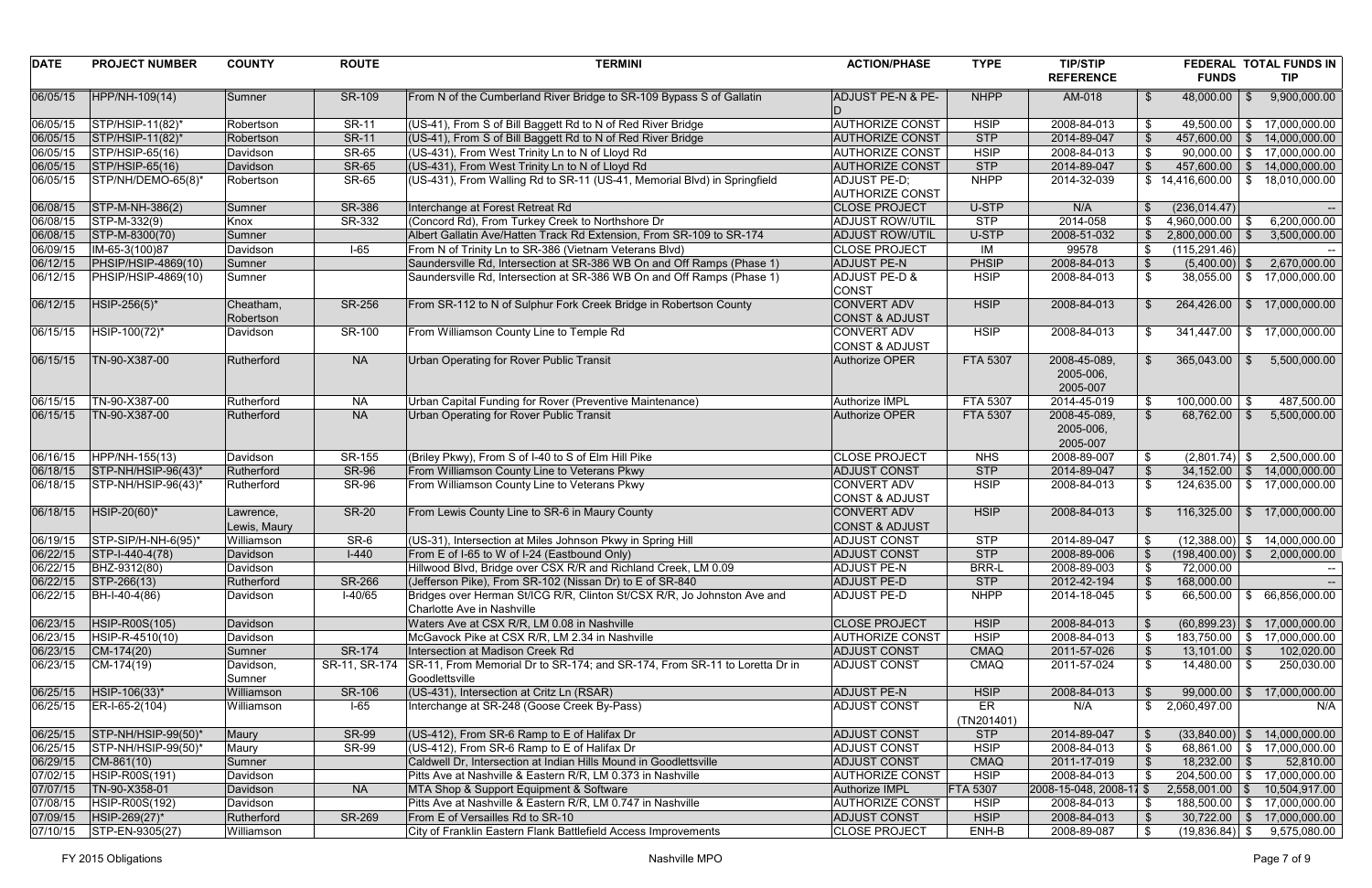| <b>DATE</b> | <b>PROJECT NUMBER</b>    | <b>COUNTY</b>                          | <b>ROUTE</b>  | <b>TERMINI</b>                                                                                                                 | <b>ACTION/PHASE</b>                     | <b>TYPE</b>             | <b>TIP/STIP</b><br><b>REFERENCE</b> | <b>FUNDS</b>              |      | <b>FEDERAL TOTAL FUNDS IN</b><br><b>TIP</b> |
|-------------|--------------------------|----------------------------------------|---------------|--------------------------------------------------------------------------------------------------------------------------------|-----------------------------------------|-------------------------|-------------------------------------|---------------------------|------|---------------------------------------------|
| 07/10/15    | $ HSIP-990(2) $          | Williamson,<br>Davidson                |               | Pasquo Rd/Sneed Rd West, From SR-100 to SR-106 (Hillsboro Rd) (RSAR)                                                           | <b>AUTHORIZE PE-D</b>                   | <b>HSIP</b>             | 2008-84-013                         | $9,000.00$ \$<br>\$       |      | 17,000,000.00                               |
| 07/10/15    | HSIP-46(23)*             | Williamson                             | <b>SR-46</b>  | From SR-106 to SR-96 (RSAR)                                                                                                    | <b>AUTHORIZE PE-D</b>                   | <b>HSIP</b>             | 2008-84-013                         |                           |      | $9,000.00$ \$ 17,000,000.00                 |
| 07/10/15    | $HSIP-252(13)$           | Williamson                             | <b>SR-252</b> | at CSXT Underpasses, LM 3.59 and LM 5.26 (RSAR)                                                                                | <b>AUTHORIZE PE-N</b>                   | <b>HSIP</b>             | 2008-84-013                         | - \$<br>$36,000.00$ \$    |      | 17,000,000.00                               |
| 07/10/15    | HSIP-REG3(153)*          | Region 3                               |               | Centerline and Shoulder Safety Initiative - Unit 3034 (Macon, Smith, Sumner,<br>Trousdale and Wilson Counties) (RSAR)          | ADJUST PE-N;<br><b>AUTHORIZE PE-D</b>   | <b>HSIP</b>             | 2008-84-013                         | \$                        |      | 20,700.00 \$ 17,000,000.00                  |
| 07/13/15    | HSIP-1055(10)            | Rutherford                             |               | Central Valley Rd/Leanna Swamp Rd/Leanna Rd/Sulphur Springs Rd, From SR-10 to AUTHORIZE PE-D<br>near SR-840 Interchange (RSAR) |                                         | <b>HSIP</b>             | 2008-84-013                         | 4,500.00<br>\$.           | - S  | 17,000,000.00                               |
| 07/13/15    | HSIP-5521(10)            | Williamson                             |               | Sunset Rd, Intersection at Ragsdale Rd, LM 0.93 in Brentwood (RSAR)                                                            | <b>AUTHORIZE PE-D</b>                   | <b>HSIP</b>             | 2008-84-013                         |                           |      | $9,000.00$ \$ 17,000,000.00                 |
| 07/13/15    | HSIP-I-24-1(112)*        | Rutherford                             | $I-24$        | From SR-102 to SR-840 (RSA)                                                                                                    | <b>AUTHORIZE PE-D</b>                   | <b>HSIP</b>             | 2008-84-013                         | $4,500.00$ \$             |      | 17,000,000.00                               |
| 07/13/15    | STP-M-9309(19)*          | Wilson                                 |               | Various Roads in the City of Lebanon                                                                                           | <b>ADJUST PE-N &amp; PE-</b>            | L-STP                   | 2010-79-005                         | $(30,746.00)$ \$          |      | 1,286,714.00                                |
| 07/13/15    | HSIP-25(51)*             | Robertson                              | <b>SR-25</b>  | From SR-65 to SR-49                                                                                                            | <b>AUTHORIZE CONST</b>                  | <b>HSIP</b>             | 2008-84-013                         |                           |      | $39,000.00$ \$ 17,000,000.00                |
| 07/14/15    | HSIP-100(73)*            | Williamson                             | SR-100        | From E of Deer Ridge Rd to E of Planters Rd                                                                                    | <b>AUTHORIZE CONST</b>                  | <b>HSIP</b>             | 2008-84-013                         |                           |      | 28,000.00 \$ 17,000,000.00                  |
| 07/15/15    | TN-95-X080-00            | Davidson                               | <b>NA</b>     | Electric Buses & Charging Stations                                                                                             | <b>Flex Funds to FTA</b>                | <b>FTA 5307</b>         | 2008-15-054                         | $1,600,000.00$ \$         |      | 60,800,000.00                               |
| 07/17/15    | STP-M-9309(20)*          | Wilson                                 |               | South Hartmann Dr and Franklin Rd in Lebanon                                                                                   | <b>ADJUST PE-N, PE-D</b><br>& CONST     | L-STP                   | 2010-79-005                         | $30,745.00$ \$            |      | 399,120.00                                  |
| 07/20/15    | $PHSIP-24(55)$           | Wilson                                 | <b>SR-24</b>  | (US-70), Intersection at North Greenhill Rd, LM 2.34 in Mt. Juliet                                                             | <b>AUTHORIZE CONST</b>                  | <b>PHSIP</b>            | 2008-84-013                         | 414,000.00 \\$            |      | 3,000,000.00                                |
| 07/23/15    | HPP-7500(22)             | Rutherford                             |               | Smyrna Greenway System (Phase I)                                                                                               | <b>CLOSE PROJECT</b>                    | <b>HPP (TN018)</b>      | 225                                 | (46, 446.83)              |      |                                             |
| 07/24/15    | $ CM-9307(16) $          | Sumner                                 |               | Sanders Ferry/Drakes Creek Bike Trail, From Main St to Old Hickory Lake in<br>Hendersonville                                   | <b>AUTHORIZE PE-D</b>                   | <b>CMAQ</b>             | 2012-56-171                         | -\$<br>$24,000.00$ \$     |      | 30,000.00                                   |
| 07/27/15    | TN-95-X050-02            | Regional                               | <b>NA</b>     | Bus Service - Seat Guarantee                                                                                                   | <b>Authorize IMPL</b>                   | <b>IAQ flexedto FT/</b> | 2011-85-125                         | 48,000.00                 | - \$ | 343,448.00                                  |
| 07/28/15    | HSIP-247(12)*            | Maury                                  | <b>SR-247</b> | (Beechcroft Rd) near Intersection at Cleburne Rd (RSAR)                                                                        | ADJUST PE-N;<br><b>AUTHORIZE PE-D</b>   | <b>HSIP</b>             | 2008-84-013                         | $27,000.00$ \$            |      | 17,000,000.00                               |
| 07/28/15    | NH/HSIP-11(83)           | Davidson                               | <b>SR-11</b>  | (US-31A), From Elysian Fields Rd to Wingrove St                                                                                | <b>AUTHORIZE CONST</b>                  | <b>NHPP</b>             | 2014-89-046                         |                           |      | $910,400.00$ \$ 60,710,000.00               |
| 07/28/15    | $NH/HSIP-11(83)$         | Davidson                               | <b>SR-11</b>  | (US-31A), From Elysian Fields Rd to Wingrove St                                                                                | <b>AUTHORIZE CONST</b>                  | <b>HSIP</b>             | 2008-84-013                         | $509,400.00$ \$           |      | 17,000,000.00                               |
| 07/29/15    | STP-M-NH-1(352)          | Rutherford                             | SR-1          | (US-41, Lowry St), From Jackson St to Sam Davis Rd in Smyrna                                                                   | <b>AUTHORIZE PE-N</b>                   | U-STP                   | 2015-46-072                         | $12,000.00$ \$            |      | 30,000.00                                   |
| 07/29/15    | TN-90-X376-01            | Davidson                               | <b>NA</b>     | MTA Property Improvements and Myatt, Nestor, & MCC and Signal/Communication E Authorize IMPL                                   |                                         | <b>FTA 5307</b>         | $ 2008-15-048, 2008-1 $ \$          | $8,080,063.00$ \\$        |      | 18,281,055.00                               |
| 07/30/15    | $ STP-M-9322(1) $        | Wilson                                 |               | Mt Juliet Eastern Connector, From I-40/Beckwith Rd Interchange to SR-24 (US-70,<br>Lebanon Rd)                                 | <b>AUTHORIZE CONST</b>                  | U-STP                   | 2008-71-038                         | \$10,572,000.00           | - \$ | 18,750,000.00                               |
| 07/30/15    | STP-NHE-386(12)          | Davidson                               | <b>SR-386</b> | From I-65 to E of Conference Dr                                                                                                | <b>CLOSE PROJECT</b>                    | <b>STP</b>              | 2008-89-015                         |                           |      | $57,881.33$ \$ 26,749,460.00                |
| 08/03/15    | NH/HSIP-52(77)*          | Sumner                                 | <b>SR-52</b>  | From Jackson Rd to E of Harper Rd/Ranch Rd                                                                                     | <b>ADJUST CONST</b>                     | <b>NHPP</b>             | 2014-89-046                         |                           |      | $53,493.00$ \ \$ 60,710,000.00 \            |
| 08/03/15    | NH/HSIP-52(77)*          | Sumner                                 | <b>SR-52</b>  | From Jackson Rd to E of Harper Rd/Ranch Rd                                                                                     | <b>ADJUST CONST</b>                     | <b>HSIP</b>             | 2008-84-013                         |                           |      | $(3,310.00)$ \$ 17,000,000.00               |
|             | 08/07/15   HSIP-24(57)*  | Wilson                                 | <b>SR-24</b>  | (US-70), From E of Park Glen Dr to E of SR-109 Ramps                                                                           | <b>ADJUST CONST</b>                     | <b>HSIP</b>             | 2008-84-013                         |                           |      | 31,897.00 \$ 17,000,000.00                  |
|             | 08/07/15   STP/NH-11(43) | Williamson,<br>Davidson                | <b>SR-11</b>  | (US-31A), From S of Burkitt Rd to near SR-254 (Old Hickory Blvd)                                                               | <b>ADJUST PE-D</b>                      | S-STP                   | 2006-004                            | \$<br>$100,000.00$ \$     |      | 1,300,000.00                                |
| 08/07/15    | IM/NH-40-5(142)*         | Wilson                                 | $I-40$        | From E of SR-109 to E of SR-840                                                                                                | <b>ADJUST PE-N</b>                      | IM                      | 2011-72-164                         | $225,000.00$ \$           |      | 750,000.00                                  |
| 08/07/15    | $ CM-FSP3-FY15(4) $      | Davidson,<br>Rutherford,<br>Williamson |               | Nashville Freeway Service Patrol (Help Trucks) Program Expansion FY 2015                                                       | <b>AUTHORIZE PROJ</b>                   | <b>CMAQ</b>             | 2015-89-062                         | $1,160,383.00$ \ \$<br>\$ |      | 1,450,479.00                                |
| 08/11/15    | BRZE-8300(59)*           | Sumner                                 |               | Key Town Rd, Bridge over West Fork Drakes Creek, LM 3.35                                                                       | <b>ADJUST ROW &amp;</b><br><b>CONST</b> | <b>BRR-L</b>            | 2008-88-002                         | $(117,000.00)$ \$         |      | 5,000,000.00                                |
| 08/11/15    | $ CM-9400(48) $          | Williamson                             |               | Clean Air Partnership Air Quality Education Programming                                                                        | <b>CLOSE PROJECT</b>                    | <b>CMAQ</b>             | 2011-69-123                         | $(0.79)$ \$               |      | 225,000.00                                  |
| 08/17/15    | STP-M-9324(2)            | Williamson                             |               | Fairview Multimodal Connector - Phase 1                                                                                        | <b>WITHDRAW PROJ</b>                    | L-STP                   | 2012-66-182                         | $(81, 424.00)$ \$         |      | 101,780.00                                  |
| 08/20/15    | $ STP-397(8) $           | Williamson                             | <b>SR-397</b> | (Mack Hatcher Pkwy West), From S of SR-96 West of Franklin to E of SR-106 (US-<br>431) North of Franklin                       | ADJUST PE-D                             | <b>STP</b>              | 2009-61-034                         | $280,000.00$ \$           |      | 9,000,000.00                                |
| 08/21/15    | $PHSIP-251(17)$          | Davidson                               | SR-251        | From Tidwell Rd to S of Tolbent Rd, including Interchange at I-40 (RSAR)                                                       | <b>AUTHORIZE PE-D</b>                   | <b>PHSIP</b>            | 2008-84-013                         | $10,000.00$   \$          |      | 3,000,000.00                                |
| 08/21/15    | $ STP-397(10) $          | Williamson                             | <b>SR-397</b> | (Mack Hatcher Pkwy West), From S of SR-96 West of Franklin to E of SR-106 (US-<br>431) North of Franklin                       | <b>ADJUST ROW</b>                       | <b>STP</b>              | 2009-61-034                         | $105,702.64$ \ \ \$       |      | 9,000,000.00                                |
| 08/24/15    | HSIP-65(18)*             | Davidson                               | <b>SR-65</b>  | (US-431, White's Creek Pike), From I-24 to Robertson County Line (RSAR)                                                        | <b>AUTHORIZE PE-N</b>                   | <b>HSIP</b>             | 2008-84-013                         | $36,000.00$ \$            |      | 17,000,000.00                               |
| 08/25/15    | $\vert$ STP-M-24(60)     | Davidson                               | <b>SR-24</b>  | (US-70, Lebanon Pike), From McGavock Pike to Old Lebanon Pike in Nashville                                                     | <b>AUTHORIZE PE-N</b>                   | U-STP                   | 2014-16-002                         | $280,000.00$ \$           |      | 700,000.00                                  |
| 08/25/15    | $\vert$ STP-M-11(84)     | Davidson                               | <b>SR-11</b>  | (US-31W, Dickerson Pike), From Douglas Ave to Trinity Ln in Nashville                                                          | <b>AUTHORIZE PE-N</b>                   | U-STP                   | 2014-16-003                         | $480,000.00$ \$           |      | 1,200,000.00                                |
| 08/26/15    | $ STP-M-NH-6(110) $      | Williamson                             | SR-6          | (US-31), From SR-397 (Mack Hatcher Pkwy) to Downs Blvd in Franklin                                                             | <b>AUTHORIZE PE-N</b>                   | U-STP                   | 2014-62-001                         | $800,000.00$ \$<br>-9     |      | 1,000,000.00                                |